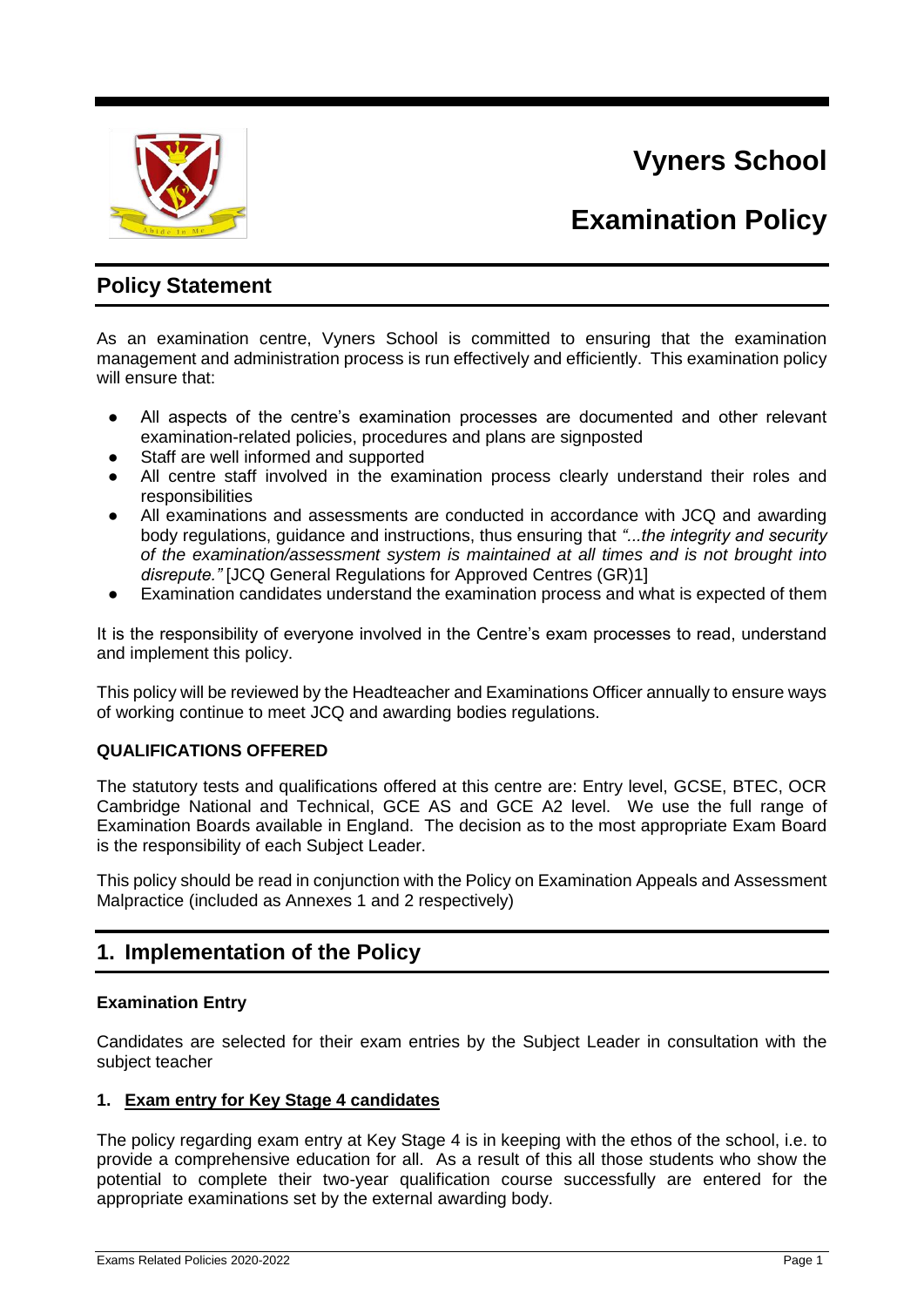### **1.1 Decision regarding levels of entry**

Decisions regarding levels of entry will usually be made after the trial examinations in Year 11. Parents will be given the opportunity to discuss any decisions made by subject staff at Parents' Evening.

### **1.2 Decisions for Non-Entry**

Decisions regarding non-entry are made after consultation between the Deputy Headteacher (Curriculum), the Exams Officer, all relevant subject staff and parents. Decisions regarding nonentry are made on one or more of the following grounds:

- (i) insufficient coursework/controlled assessment tasks
- (ii) part-time attendance at school, arranged by the school
- (iii) poor attendance pattern by the pupil
- (iv) allowing a less able pupil to concentrate on a more restricted number of examinations

### **1.3 Procedure for Non-Entry**

- (i) consultation with parents
- (ii) parents informed in writing signature requested
- (iii) provisional exam entry letter sent for remaining subjects signed and returned

### **2. Exam entry for Sixth Form candidates (Years 12 and 13)**

### **2.1 Decisions regarding entry for AS, A2 level examinations and vocational qualifications (BTEC, OCR Nationals)**

- (i) regular attendance at lessons is required
- (ii) completion of all required coursework
- (iii) satisfactory performance in assessments throughout the course

These decisions will be taken by the Head of Sixth Form in consultation with the appropriate Subject Leader

### **The Equality Act 2010, Special Needs and Access Arrangements**

- The centre will comply with the Equality Act 2010 to deliver the qualification in accordance with requirements defined by the legislation, awarding bodies and JCQ.
- All examination centre staff must ensure that the access arrangements and special consideration regulations and guidance are consistent with the law. The JCQ document 'Access Arrangements, Reasonable Adjustments and Special Considerations' provides detail on all aspects of these arrangements. [\(http://www.jcq.org.uk/examsoffice/access](http://www.jcq.org.uk/examsoffice/access-arrangements-and-special-consideration)[arrangements-and-special-consideration\)](http://www.jcq.org.uk/examsoffice/access-arrangements-and-special-consideration)
- A candidate's additional needs requirements are determined by the SENCo, doctor and the educational psychologist / specialist teacher.
- The SENCo will inform subject teachers of candidates with special needs who are embarking on a course leading to an exam, and the date of that exam. The SENCo can then inform individual staff of any special arrangements that individual candidates may be granted during the course and in the exam.
- Access arrangements are put in place to allow students with additional educational needs, physical disability, a long-term medical condition, a psychological condition or temporary injury to access the examination / assessment.
- Examples of access arrangements may include a modified examination paper, extra time, use of an electronic device or supervised rest breaks.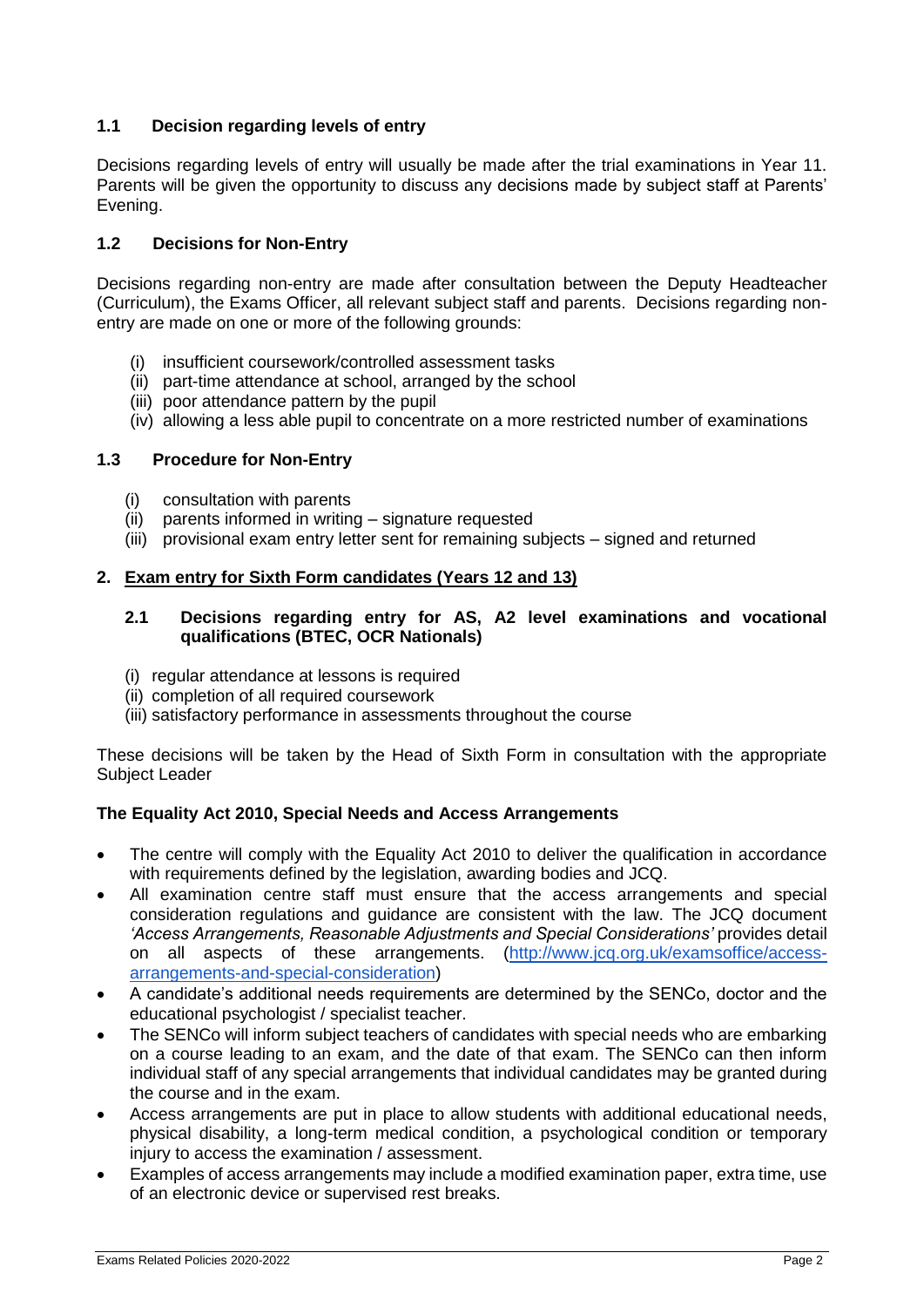- Access arrangements must be applied for and agreed well in advance of an assessment by the Exams Officer at the direction of the SENCo
- Rooming, invigilation and support for access arrangement candidates will be organised by the Exams Officer.

### **LATE ENTRIES**

- (i) Entry deadlines are advised to Subject Leaders by the Exams Officer.
- (ii) Exceptionally, late entries are authorised by the Deputy Headteacher and Exams Officer.

### **EXAMINATION FEES**

- GCSE / BTEC initial registration and entry exam fees are paid by the Centre.
- AS and A2 initial registration and entry exam fees are paid by the Centre.
- Authorised late entry or amendment fees are paid by the Centre.
- Candidates or departments will not be charged for changes of tier, withdrawals made by the proper procedures or alterations arising from administrative processes, provided these are made within the time allowed by the awarding bodies.
- Reimbursement will be sought from candidates who fail to sit an exam or meet the necessary controlled assessment/coursework requirements.
- Retake fees for first and any subsequent retakes are paid by the candidates.
- Candidates must pay the fee for an enquiry about a result.

### **RE-TAKES**

The school follows the regulations regarding re-takes laid down by the Joint Council for Qualifications (JCQ) which, in general, allow candidates to re-take an examination in which they have underperformed. All re-takes must be paid for by the candidate (see above). For vocational subjects, refer to the awarding body's documentation.

### **MANAGING INVIGILATORS AND EXAMINATION DAYS**

| <b>Managing</b><br>invigilators | (i)<br>(ii)<br>(iii) | External invigilators will be used for external examination supervision.<br>The recruitment of invigilators is the responsibility of the Exams Officer.<br>Securing the necessary Disclosure and Barring Service (DBS) clearance<br>for new invigilators is the responsibility of the Personnel Officer.<br>(iv) Invigilators are timetabled and briefed by the Exams Officer.                                                                                                                                                                                                                                                                                                                                                                                                         |
|---------------------------------|----------------------|----------------------------------------------------------------------------------------------------------------------------------------------------------------------------------------------------------------------------------------------------------------------------------------------------------------------------------------------------------------------------------------------------------------------------------------------------------------------------------------------------------------------------------------------------------------------------------------------------------------------------------------------------------------------------------------------------------------------------------------------------------------------------------------|
| Exam days                       | (i)<br>(ii)<br>(III) | The Exams Officer will book all exam rooms after liaison with other users<br>and make the question papers, other exam stationery and materials<br>available for the invigilator, including those required for candidates with<br>access arrangements.<br>The site management team is responsible for setting up the allocated<br>rooms.<br>The lead invigilator will start all exams in accordance with JCQ guidelines.<br>(iv) In practical exams subject teachers may be on hand in case of any<br>technical difficulties but otherwise do not interact with the exam cohort.<br>(v) Exam papers must not be read by subject teachers or removed from the<br>exam room before the end of a session. Papers will be distributed to<br>Subject Leaders at the end of the exam session. |
|                                 |                      | <b>CANDIDATES RESPONSIBILITIES, CLASH CANDIDATES AND SPECIAL CONSIDERATION</b>                                                                                                                                                                                                                                                                                                                                                                                                                                                                                                                                                                                                                                                                                                         |
|                                 |                      | $P_1 = \mathbf{T}$ is substituted in the contraction of the conditional individual in $P_1$                                                                                                                                                                                                                                                                                                                                                                                                                                                                                                                                                                                                                                                                                            |

#### **Candidates** (i) The JCQ document '*Instructions for conducting public examinations'* details the responsibilities of the centre and the regulations to which all candidates must adhere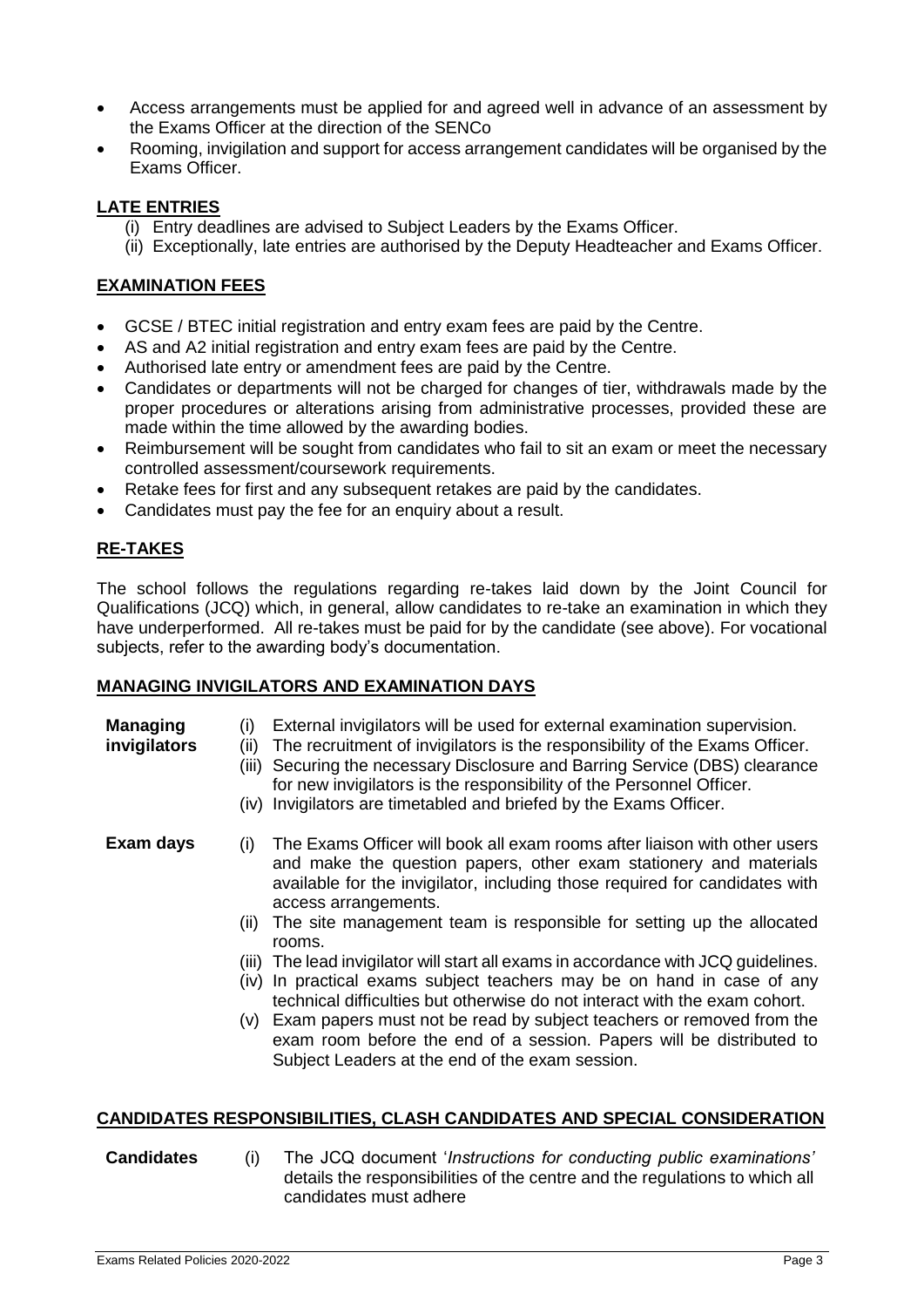- (ii) The Centre's rules on acceptable dress, behaviour and candidates' use of mobile phones and all electronic devices apply at all times.
- (iii) Candidates' personal belongings remain their own responsibility and the Centre accepts no liability for their loss or damage.
- (iv) Disruptive candidates are dealt with in accordance with JCQ guidelines.
- (v) Candidates may leave the exam room for a genuine purpose requiring an immediate return to the exam room, in which case a member of staff must accompany them.
- (vi) The Exams Officer, or their delegate, will attempt to contact any candidate who is not present at the start of an exam and deal with them in accordance with JCQ guidelines.
- (vii) Should a candidate be ill before an examination, suffer bereavement or other trauma, be taken ill during the examination itself or otherwise disadvantaged or disturbed during an examination, then it is the candidate's responsibility to alert the centre, the Exams Officer, or the exam invigilator, to that effect. If a candidate is unwell before or during an examination they will be referred to the school welfare who will advise whether the candidate is well enough to sit, or continue, the examination.
- **Clash candidates** The Exams Officer will be responsible as necessary for identifying supervision, a secure venue and arranging overnight stays as necessary, or seeking an overnight supervision order from the parents and applying to the appropriate exam board.
- **Special consideration** Special consideration is a post-examination adjustment to a student's mark or grade applied, by the awarding body, when their performance in an assessment / examination has been adversely affected by an event beyond their control. For example, a temporary illness or emotional issue, a bereavement or a domestic crisis.
	- (i) Any special consideration claim must be supported by appropriate evidence within five days of the exam - for example a letter from the candidate's doctor
	- (ii) The Exams Officer will then forward a completed special consideration form to the relevant awarding body within seven days of the exam.

### **Malpractice and breaches of security**

Any person(s) involved with malpractice or found to be colluding with malpractice will be dealt with in line with the latest published guidelines in accordance with JCQ. Irrespective of the underlying cause or the people involved, all allegations of malpractice in relation to examinations and assessment will be investigated in order to protect the integrity of the qualification and to be fair to the school and its staff as well as all the candidates.

### **CONTROLLED ASSESSMENT/COURSEWORK AND APPEALS AGAINST INTERNAL ASSESSMENTS**

| <b>Controlled</b> |      | Candidates who have to prepare portfolios should do so by the end of   |
|-------------------|------|------------------------------------------------------------------------|
| assessment /      |      | the course or Centre-defined date.                                     |
| <b>Coursework</b> | (ii) | Subject Leaders will ensure all controlled assessment/coursework is    |
|                   |      | ready for despatch at the correct time and the Exams Officer will keep |
|                   |      | a record of what has been sent, when and to whom.                      |

(iii) Marks for all internally assessed work are provided to the exams office by the subject teachers.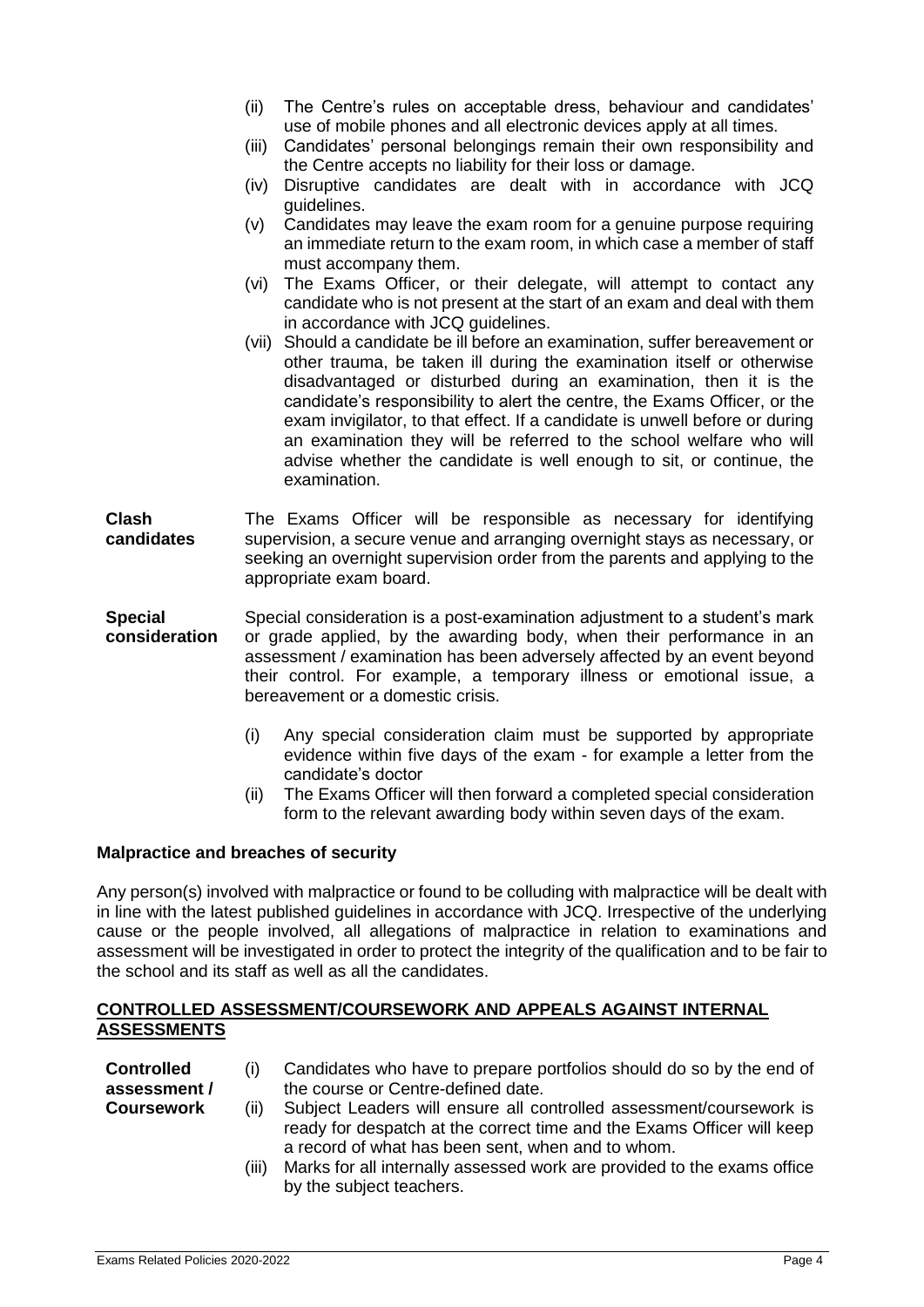**Appeals against internal assessments** The Centre is obliged to publish a separate procedure on this subject, which is available from the Exams Officer

#### **EXAMINATION RESULTS**

#### **Results**

Results will be emailed to students at 8am on results days and will be able to collect individual results slips in person at the Centre. Physical copies of results will not be given to anyone other than the candidate without written authorisation from the candidate. Any candidate wishing to have results posted to them must supply a stamped addressed envelope.

#### **Enquiries About Results (EARs) and Access To Scripts (ATS)**

EARs may be requested by Centre staff or candidates if there are reasonable grounds for believing there has been an error in marking.

After the release of results, candidates may request the return of papers within a certain timeframe. If a whole subject result is queried, the Exams Officer, teaching staff and Head of Centre (Headteacher) will investigate the feasibility of asking for a review of marking at the Centre's expense.

Centre staff may also request scripts for investigation or for teaching purposes. For the latter, the consent of candidates must be obtained. This is at the department's expense.

GCSE review of marking cannot be applied for once a script has been returned.

#### **EXAMINATION CERTIFICATES**

Certificates are either presented in person and collected and signed for or posted by registered post.

Certificates may be collected on behalf of a candidate by a family member, provided they have written authorisation from the candidate to do so. The Centre retains certificates for three years, after which the candidate should refer to the awarding body.

#### **Roles and Responsibilities**

#### **The Headteacher**

The Headteacher is the Head of Centre and has overall responsibility for the school as an examination centre and is responsible for reporting all suspicions or actual incidents of malpractice.

#### **Assistant Headteacher**

- has delegated responsibility for the oversight of examinations
- line manages the Exams Officer
- advises on appeals and re-marks
- is responsible, in consultation with the Exams Officer, for reporting all suspected or actual incidents of malpractice. Refer to the JCQ document S*uspected malpractice in examinations and assessments*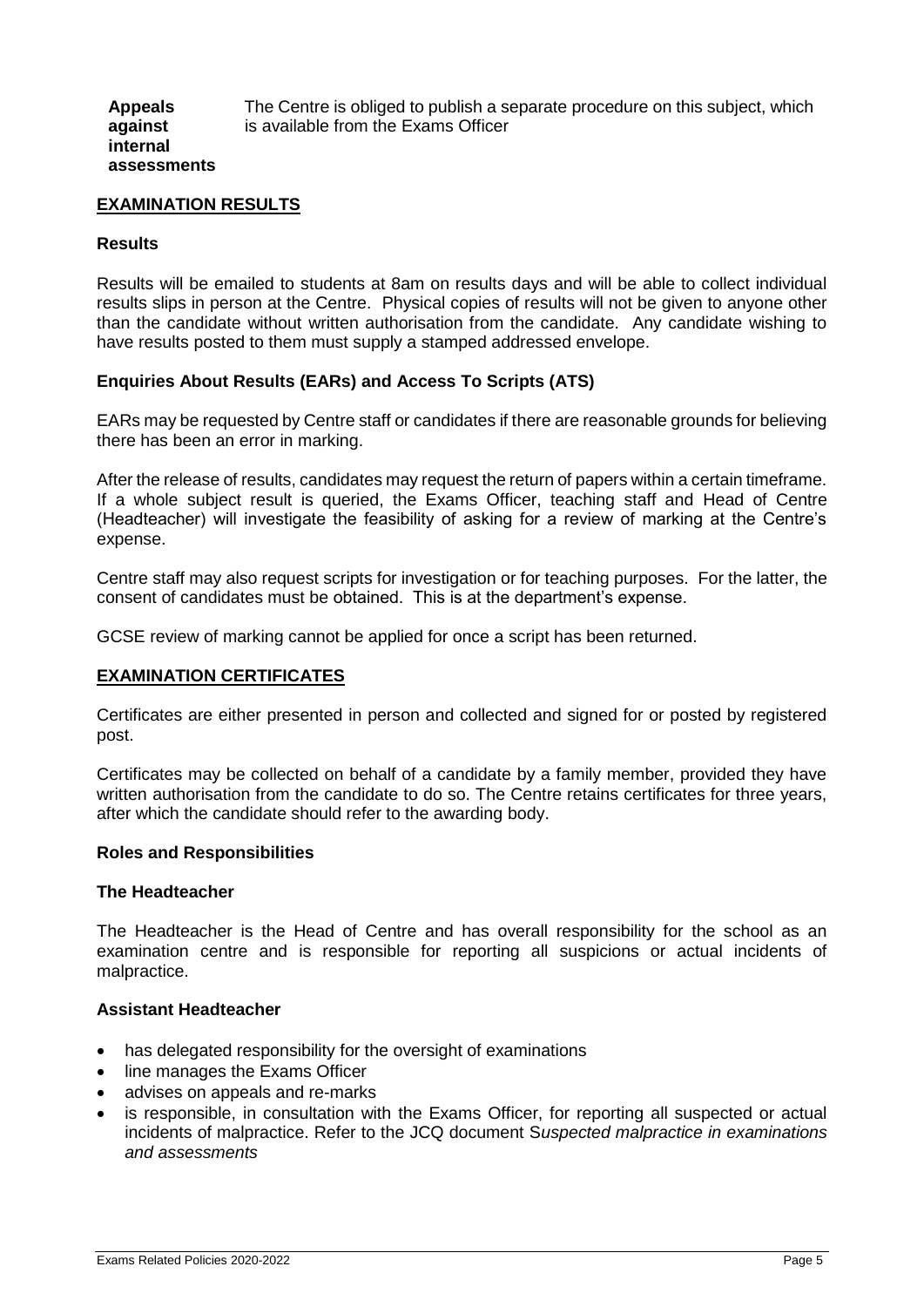### **Exams Officer**

- manages the administration of public and internal exams and results
- maintains systems and processes to support the accurate and timely entry of candidates for their exams.
- ensures that access arrangements are requested where relevant
- issues statements of entry to each candidate and ensures that reported anomalies are dealt with promptly
- advises the Senior Leadership Team, subject teachers and form tutors and other relevant support staff on annual exam timetables and application procedures as set by the various exam boards
- produces and distributes to staff and candidates an annual calendar for all exams in which candidates will be involved and communicates regularly with staff concerning imminent deadlines and events
- ensures that candidates and their parents are informed of those aspects of the exam timetable that will affect them
- consults with teaching staff to ensure that necessary controlled assessment work is completed on time and in accordance with JCQ guidelines
- submits candidates' controlled assessment marks on schedule and stores returned controlled assessments and any other material required by the appropriate awarding bodies correctly
- distributes requests for estimated grades to Subject Leaders and ensures that data is returned to the exam boards
- receives, checks and stores securely all exam papers and completed scripts
- administers access arrangements as instructed by the SENCO and makes applications for special consideration according to the JCQ regulations and guidance
- identifies and manages exam timetable clashes
- accounts for income and expenditure relating to all exam costs/charges
- line manages the exam invigilation team and organises their recruitment, training and monitoring
- arranges for dissemination of exam results and certificates to candidates and forwards, in consultation with the Deputy Head (Curriculum), any appeals/re-mark requests

### **Exam Invigilators**

- are responsible for conducting each examination according to the JCQ regulations
- collect exam papers and other material from the exams office before the start of the examination.
- set out the examination room and administer the exams in accordance with the JCQ guidelines, including for candidates with access arrangements
- collect all exam papers in the correct order at the end of the exam and return them to the Exams Officer.
- report any suspected malpractice to the Exams Officer immediately

### **Candidates**

- understand controlled assessment/coursework regulations and sign a declaration that authenticates the controlled assessment/coursework as their own.
- check the accuracy of their exam statement of entry and report any anomalies immediately to the Exams Officer
- ensure that they have prepared themselves adequately for the exam
- arrive punctually to register for the examination
- bring all necessary equipment, appropriately stored
- behave throughout the examination in accordance with the JCQ guidelines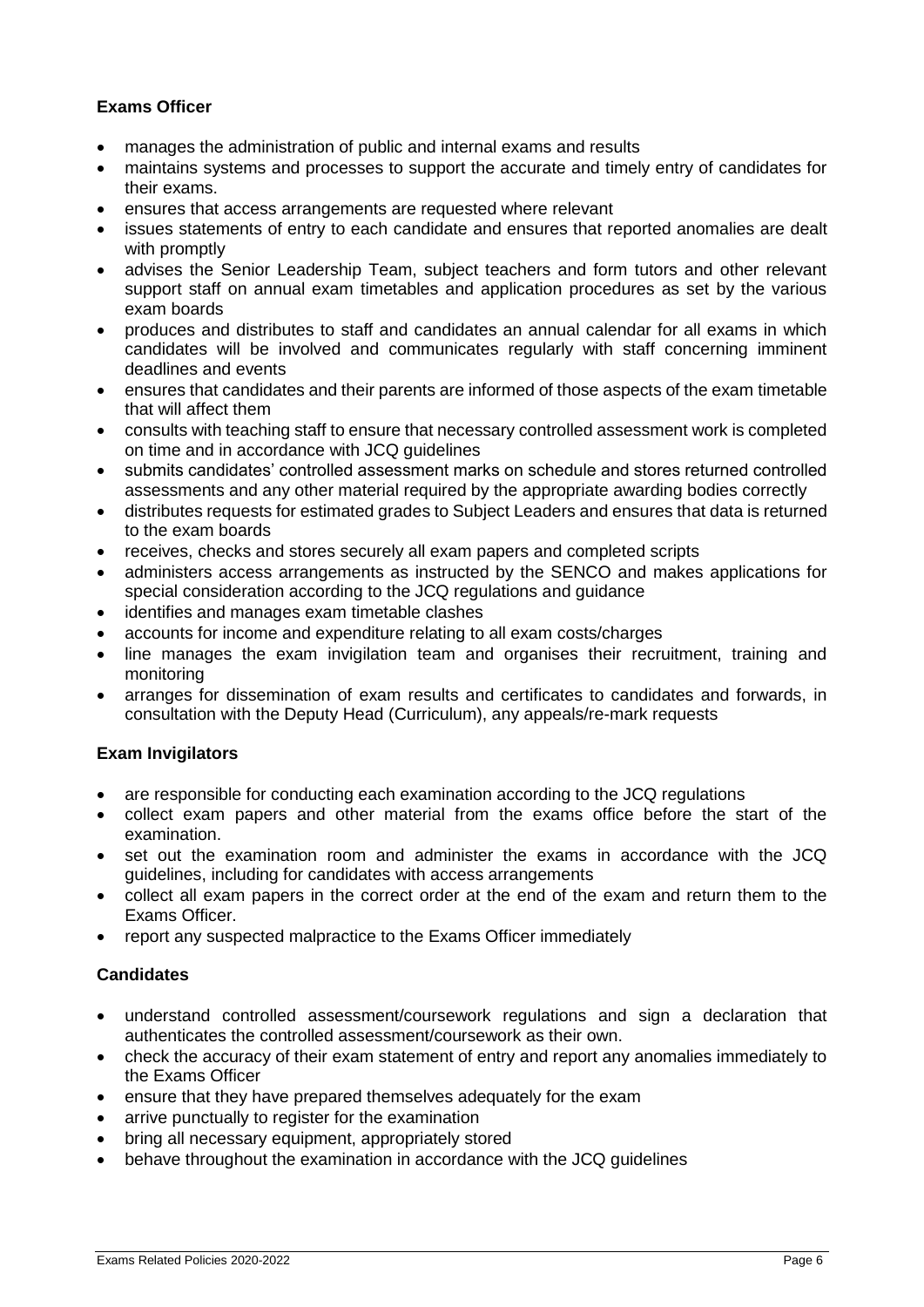### **Teachers/Subject Leaders**

- inform the Exams Officer of the names of students to be entered for examinations, the season in which they need to be entered and the level of entry.
- guide candidates who are unsure about exam entries or amendments to entries.
- carry out analysis of results based on the data supplied by the Data Manager
- Complete controlled assessment/coursework mark sheets and declaration sheets accurately and on time.
- ensure the accurate completion of entry and all other mark sheets
- adhere to deadlines set by the Exams Officer.

### **SENCo**

- Identities and arranges testing of students who may require appropriate access arrangements for public examinations
- Liaises with subject teachers to ensure adequate evidence of need is available prior to applying for access arrangements
- Liaises with the Exams Officer in applications for access arrangements required by candidates and in providing approved access arrangements for the assessment / examination
- Carries out responsibilities as per the non-examination assessment arrangements

### **Parents/Carers**

 Check the examination statement of entry for their child and complete any required paperwork. Where queries exist it is the responsibility of the parent/carer via the student to clarify these queries immediately with the Exams Officer. Failure to do so may result in amendment fees being incurred by the parent/carer.

### **Data Manager**

- manages the analysis of examination results
- prepares and presents reports to the SLT and other relevant staff showing results achieved in relation to expected grades and comparable data for previous years

### **Contingency Plan**

We have a full contingency plan which provides guidance as to our action and procedures in the event of a major disruption to the examination system. See below

### **COVID (and other national or local disruptions to exams)**

Government advice will be followed regarding all aspects of exams.

### **MONITORING AND EVALUATION OF THIS POLICY**

General oversight of the application of this policy will be the responsibility of the Local Governing Body Curriculum and Pupil Support Committee. This policy will be reviewed as per the policy review schedule of the Committee.

On a day-to-day basis, monitoring and execution will be the responsibility of the Assistant Headteacher with oversight of examinations and the Exams Officer in accordance with their job description.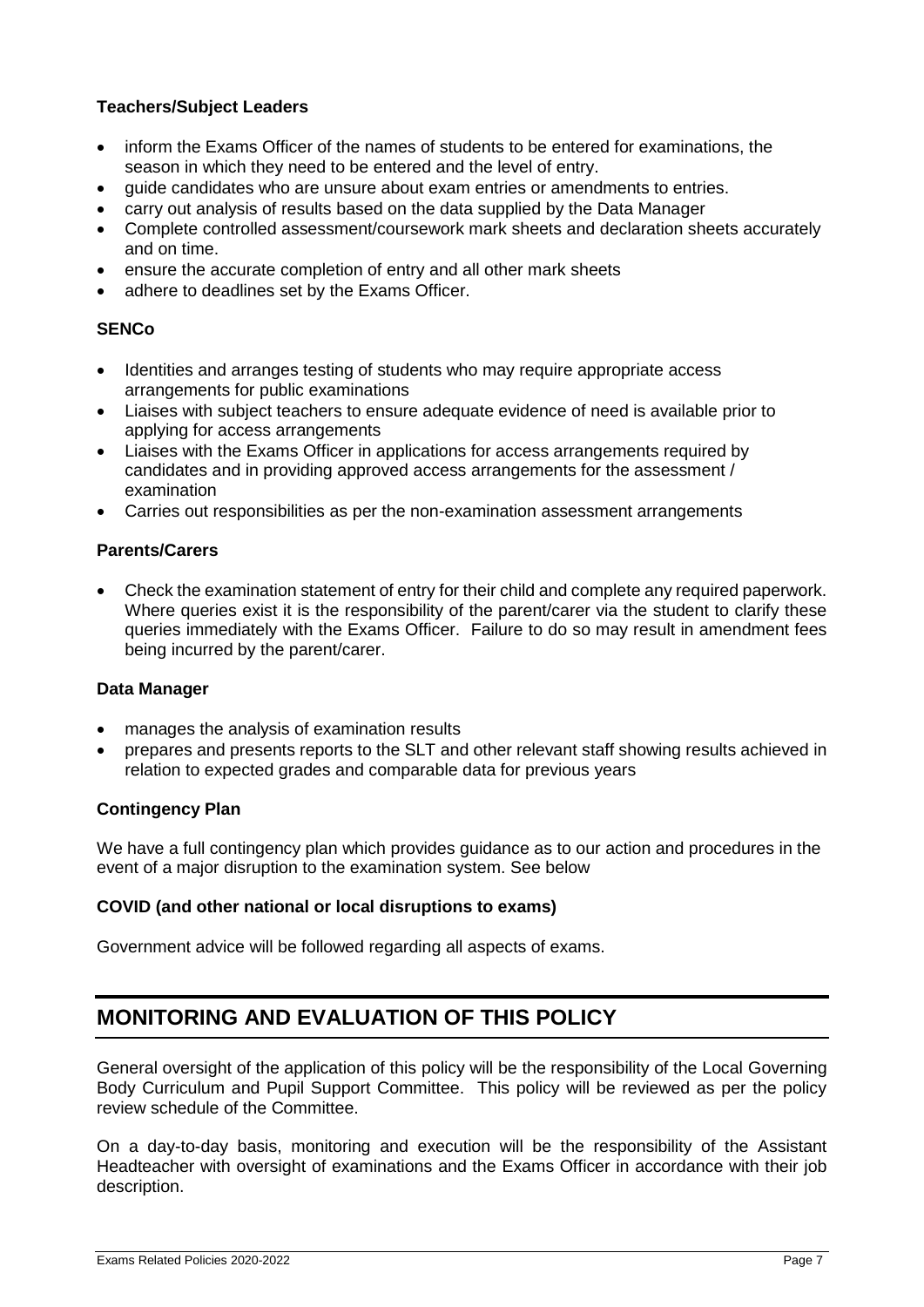The evaluation of the implementation of the examinations policy will take account of whether the policy provides a framework within which examinations:

- are planned and managed efficiently in the best interests of the candidates
- comply with JCQ regulations

**Last reviewed – December 2020**

**Date of next review – December 2022**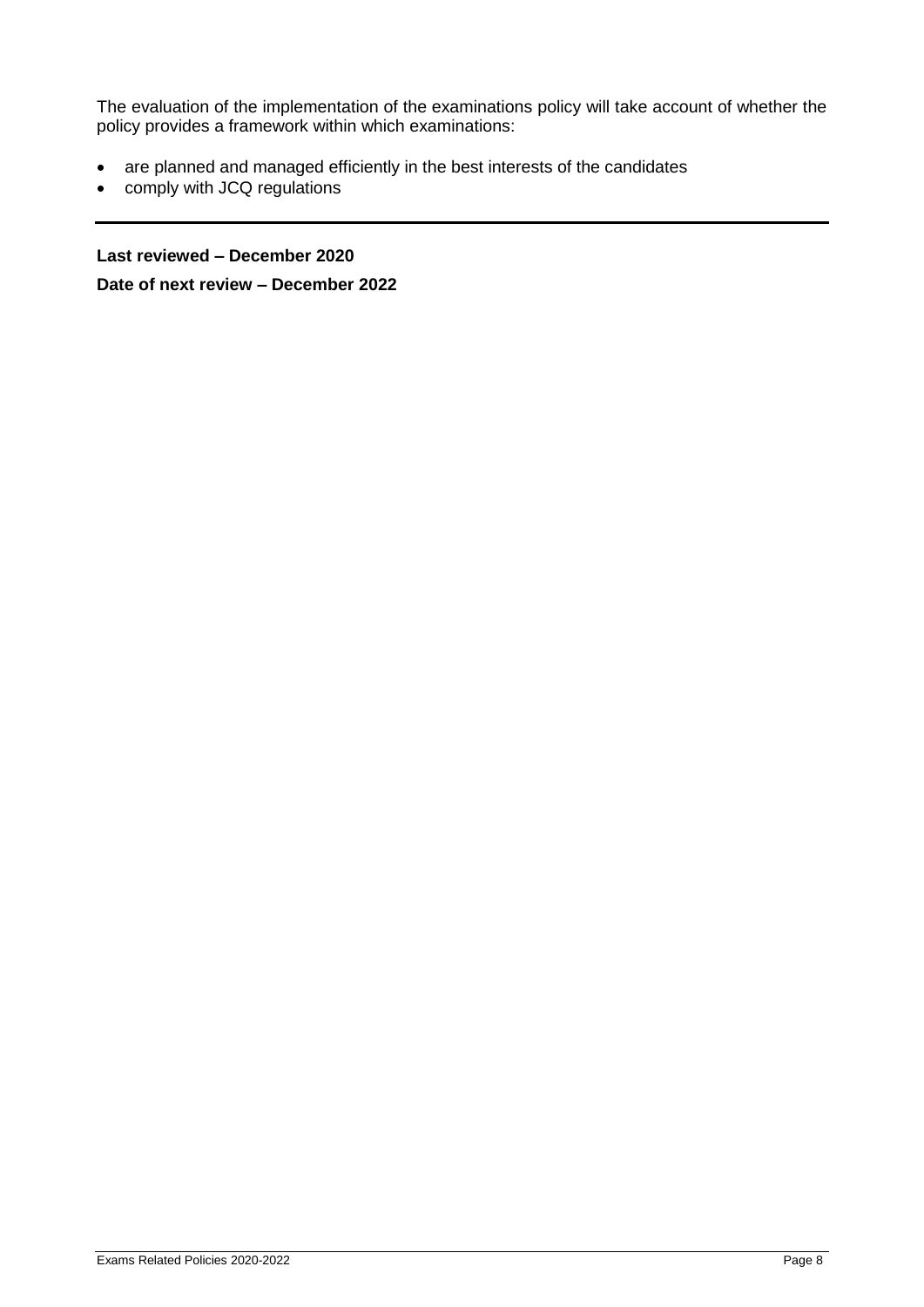

# **Exams Appeals Policy**

The purpose of this policy is to ensure that;

- There are clear procedures for learners to enable them to enquire, question or appeal against an assessment decision.
- Any appeal is recorded and documentation is retained for 18 months following the resolution of the appeal.
- The Head of Centre facilitates the learner's ultimate right of appeal to the relevant exam board, once the Centre's appeal procedure is exhausted.

### **1. Aims**

- To enable the learner to enquire, question or appeal against an assessment decision.
- To attempt to reach agreement between the learner and the assessor at the earliest opportunity.
- To standardise and record any appeal to ensure openness and fairness.
- To facilitate a learner's ultimate right of appeal to the awarding body, where appropriate.
- To protect the interests of all learners and the integrity of the qualification.

### **2. Implementation**

### **Vyners School undertakes to;**

- Inform the learners at an appropriate time of the Appeals Policy and procedure.
- Record, track and validate any appeal.
- Forward the appeal to the awarding body when a learner considers that a decision continues to disadvantage her/him after the internal appeals process has been exhausted.
- Keep appeals records for inspection by the awarding body for a minimum of 18 months.
- Have a staged appeals procedure.
- Will take appropriate action to protect the interests of other learners and the integrity of the qualification, when the outcome of an appeal questions the validity of other results.
- Monitor appeals to inform quality improvement.

### **Last reviewed – December 2020 Date of next review – December 2022**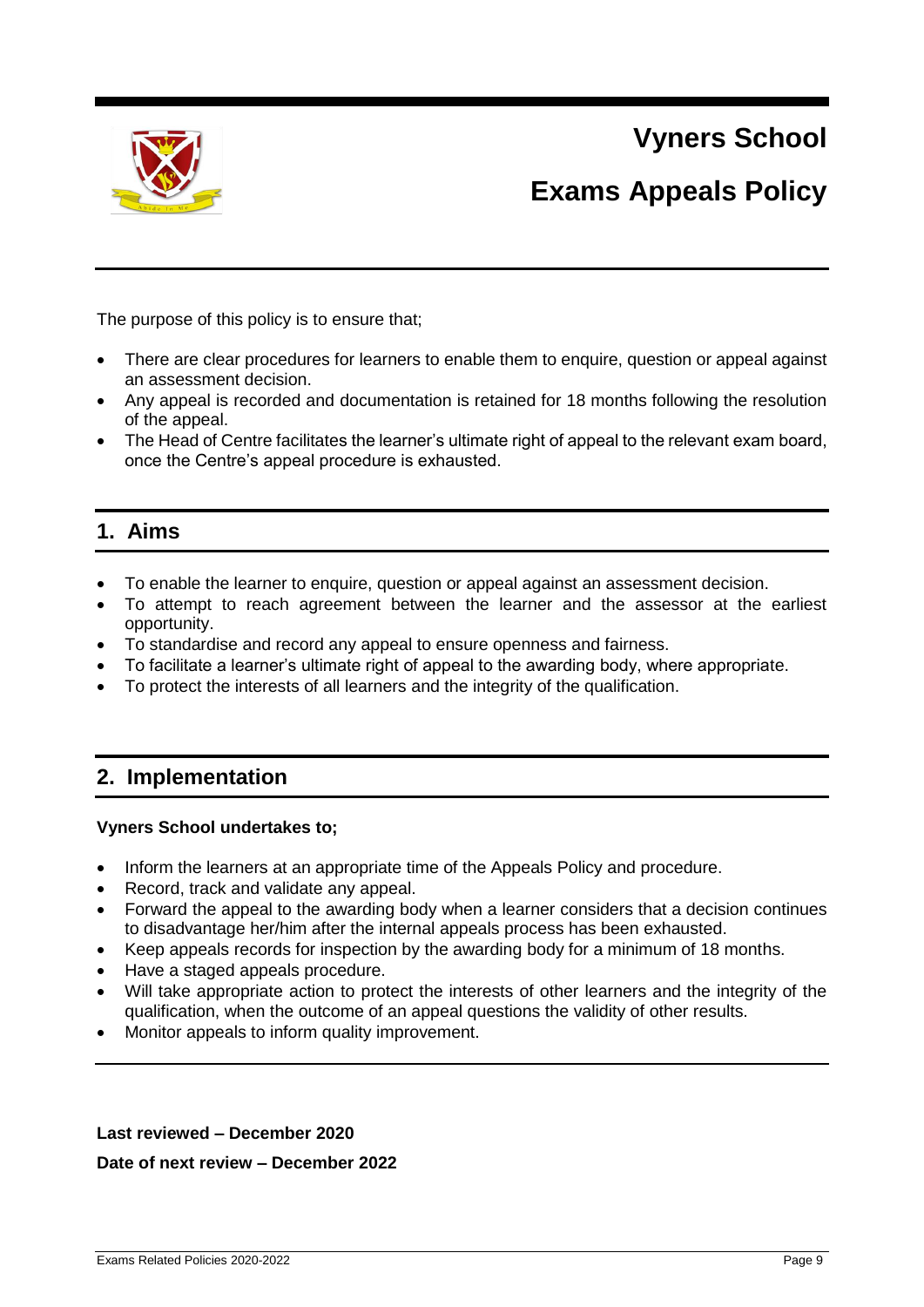### **Non-Examination Assessment Procedures**

#### **THIS MUST BE READ IN CONJUNCTION WITH ALL JCQ AND SPECIFIC EXAM BOARD GUIDANCE AND REGULATIONS NON-EXAMINATION ASSESSMENT POLICY FOR VYNERS SCHOOL**

All non-examination assessments will be carried out in line with the Covid-19 risk assessment.

### 1. **Process**

The procedures relating to non-examination Assessments in the summer 21 season, will be carried out in line with JCQ guidance as it is released. Where possible and where appropriate, this work will be completed as fully as possible but where this is not possible because of reasons beyond the student's control, the work will be graded in its incomplete state without disadvantaging the student.

### **2. Deadlines**

Entries for non-examination assessments must be made at the appropriate time. The assessment marks must be submitted to the exam board by the appropriate date. Internal deadlines for marking must be set in order to allow time for any candidate requests for reviews of marking and still meet the deadline for the submission of marks and candidates work, as published by the awarding body – see Appendix C.

### 3. **Responsibilities**

It is the responsibility of each Curriculum Leader to obtain the non-examination assessment task details from the exam boards.

### **4. Timetabling**

The Curriculum Leader should choose the most appropriate time for the non-examination assessment to take place.

The Non-Examination Assessment may take place during timetabled class time.

Departments must plan when and how the assessment will take place, taking into account the accommodation and resources required. The Exams Officer should be notified when a high level non examination assessment is taking place.

### **5. Accommodation**

Relevant display materials must be removed or covered up.

Ensure sufficient suitable classroom space is available to conduct the planned Non-Examination Assessment.

### **6. Security**

All assessment materials must be locked in a suitable secure cabinet within the department at the end of each session.

Separate user accounts for exam use must be used for high control level work. These must have no access to the internet or e-mail and must only be accessible during the nonexamination sessions. If work is saved on memory sticks these must be collected in after each session and locked away as above.

If suspected malpractice occurs, the Exams Officer, the SLT exams line manager and Headteacher must be informed.

If a student's work is lost within the school, this must be reported to the exam board via the relevant senior staff.

Candidates' work must be securely stored as in k) above until all results have been verified. All staff must be aware of the relevant level of control permitted (high, medium or low) as this will determine the level of permitted supervision e.g. high control means that students are under exam conditions.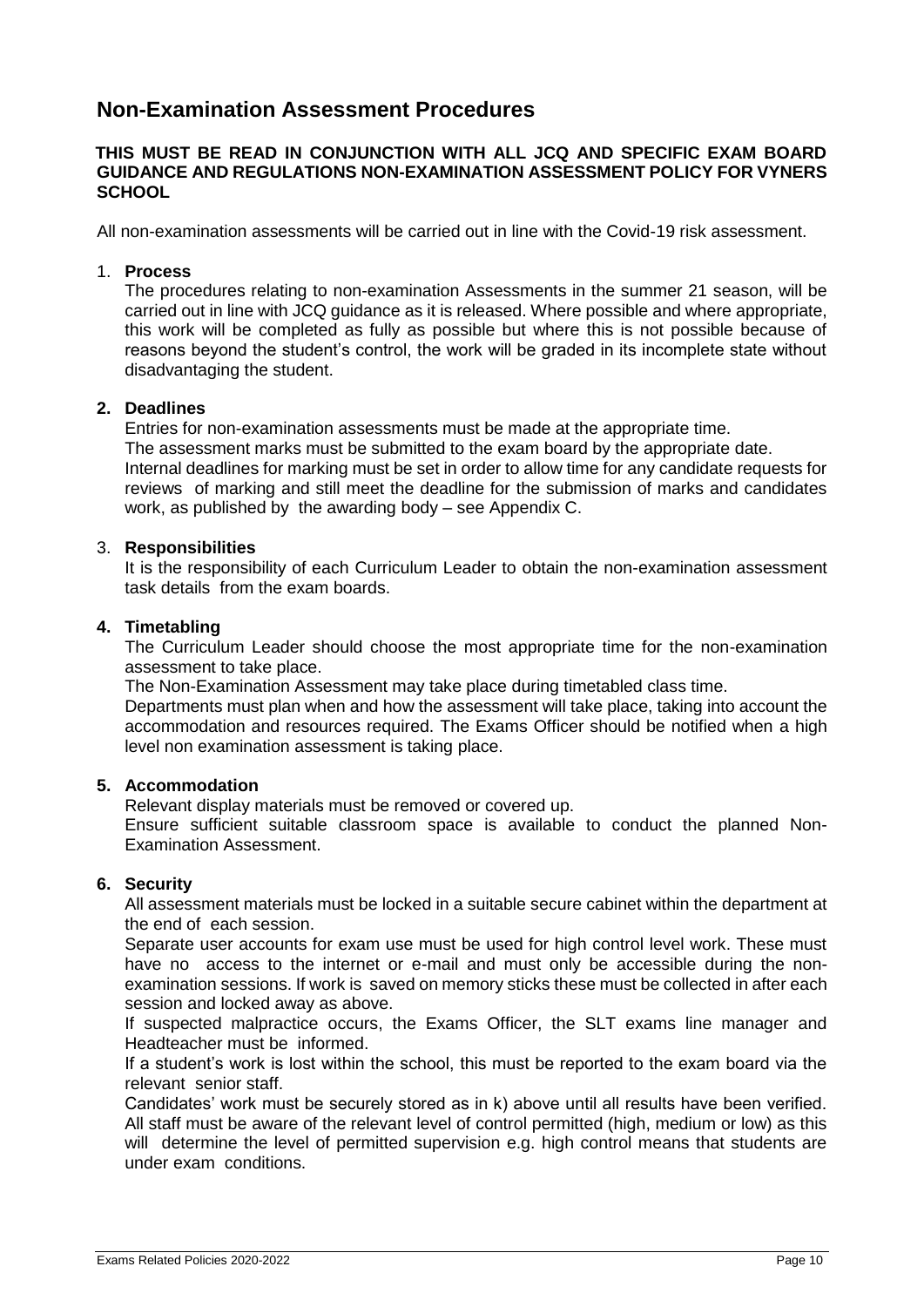### **7. Absence/Access arrangements**

If a student is absent, the teacher must allow that student the chance to make up the time if necessary.

Attendance records from assessment sessions should be kept by the class teacher.

For long absences, special consideration should be applied for.

Access arrangements do apply to non-examination assessments.

HOD/Teacher to liaise with SENCo to ensure appropriate access arrangements are implemented.

Re-sits of non-examination assessment may be allowed in the next exam session.

### **8. Presentation**

Work may be handwritten in black ink or word processed. Printouts, charts and videos can be included where appropriate.

Where the specification permits students to work with others, e.g. during collection of data, any descriptions of the joint work must be in each candidate's own words.

### **9. Authentication**

Authentication forms must be signed by the teachers and candidates.

#### **10. Marking**

Where work is assessed by the teacher and externally moderated by the exam board, standardisation of marking must take place in the school if more than one teacher is involved in the assessing.

The centre must inform candidates of their centre assessed marks as a candidate is allowed to request a review of the centre's marking before marks are submitted to the awarding body – see below

After the results are published it may be possible to request a re-moderation of the work.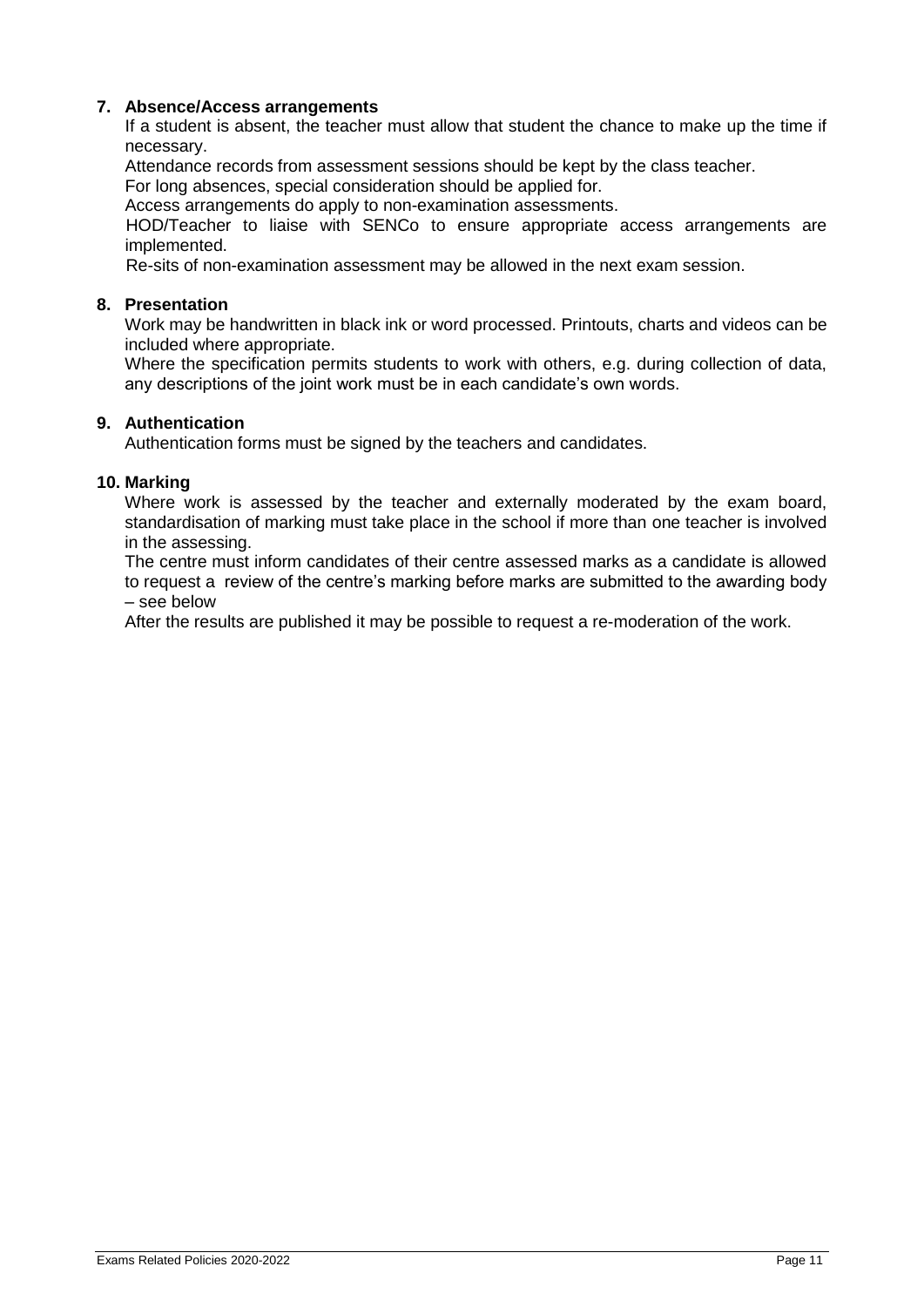### **Reviews of marking - centre assessed marks (GCE and GCSE non-examination assessments)**

Vyners School is committed to ensuring that whenever its staff mark candidates' work this is done fairly, consistently and in accordance with the awarding body's specification and subject-specific associated documents.

Candidates' work will be marked by staff who have appropriate knowledge, understanding and skill, and who have been trained in this activity. Vyners School is committed to ensuring that work produced by candidates is authenticated in line with the requirements of the awarding body. Where a number of subject teachers are involved in marking candidates' work, internal moderation and standardisation will ensure consistency of marking.

- 1. Vyners School will ensure that candidates are informed of their centre assessed marks 8 working days before the official board deadline, so that they may request a review of the centre's marking before marks are submitted to the awarding body.
- 2. We will inform candidates that they may request copies of materials to assist them in considering whether to request a review of the centre's marking of the assessment.
- 3. Vyners School will, having received a request for copies of materials, promptly make them available to the candidate.
- 4. We will provide candidates with a 4 working day window of time in order to allow them to review copies of materials and reach a decision.
- 5. Requests for reviews of marking **must** be made in writing, at least 8 working days before the official exam board deadline
- 6. Vyners School will allow sufficient time for the review to be carried out, to make any necessary changes to marks and to inform the candidate of the outcome, all before the awarding body's deadline.
- 7. We will ensure that the review of marking is carried out by an assessor who has appropriate competence, has had no previous involvement in the assessment of that candidate and has no personal interest in the review.
- 8. Vyners School will instruct the reviewer to ensure that the candidate's mark is consistent with the standard set by the centre.
- 9. The candidate will be informed in writing of the outcome of the review of the centre's marking.
- 10. The outcome of the review of the centre's marking will be made known to the head of centre and will be logged as a complaint. A written record will be kept and made available to the awarding body upon request. Should the review of the centre's marking bring any irregularity in procedures to light, the awarding body will be informed immediately.

After candidates' work has been internally assessed, it is moderated by the awarding body to ensure consistency in marking between centres. The moderation process may lead to mark changes. This process is outside the control of Vyners School and is not covered by this procedure.

This process will be led and managed by the Assistant Headteacher in charge of exams and the Examinations Officer, with a report being provided to the Head of Centre at the conclusion of the appeal.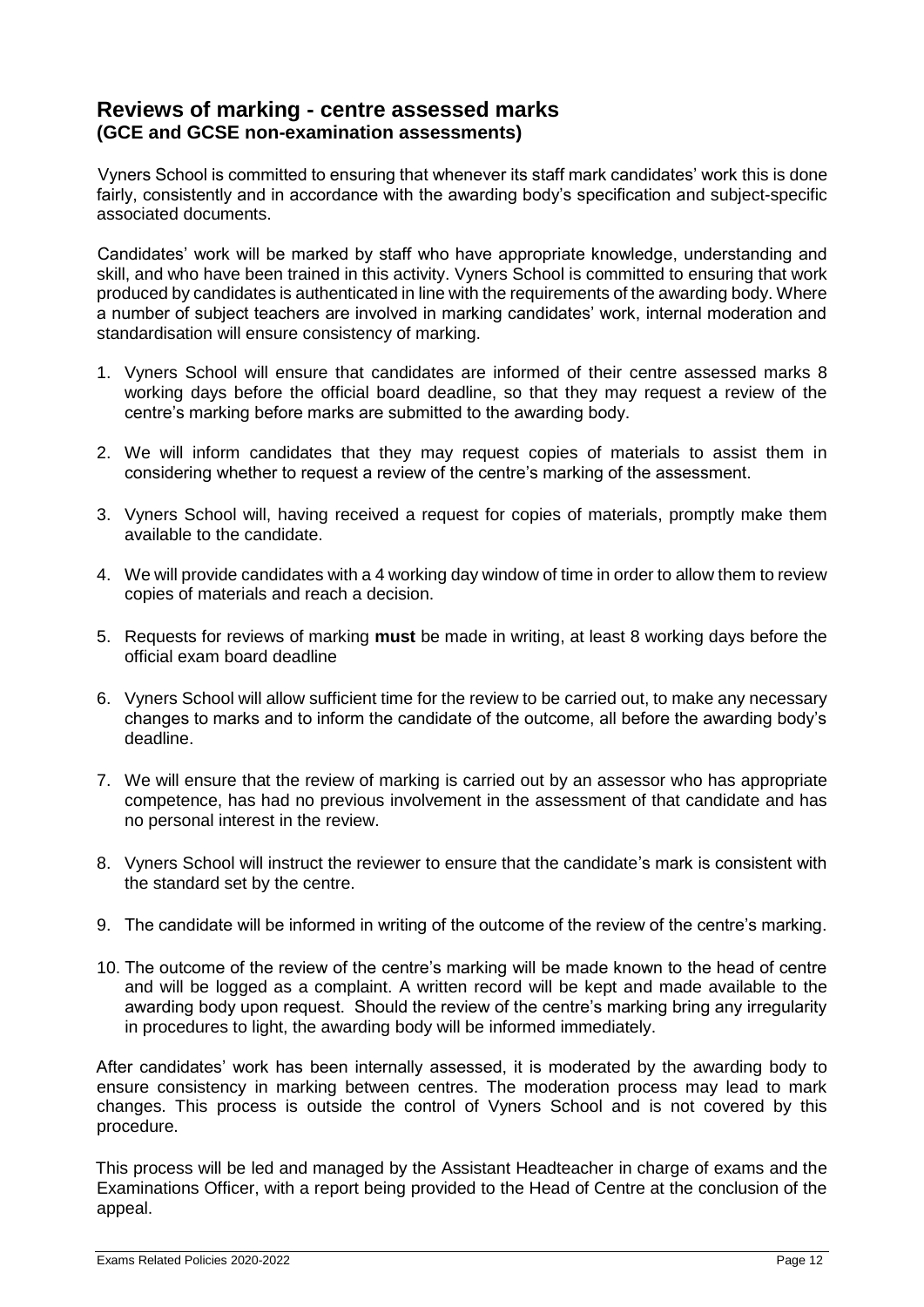### **Examination Contingency Plan**

### **LEGAL**

- To meet the requirements of the Ofqual Joint Contingency Plan
- To meet the requirements of the Joint Qualifications Council (JCQ)

### **MONITORING AND REVIEW**

- This policy will be subject to continuous monitoring, refinement and audit by SLT responsible for Examinations (Assistant Head)
- The Assistant Head will undertake a formal annual review of this policy for the purpose of monitoring by no later than one year from the date shown below, or earlier if significant changes to the systems and arrangements take place, or if legislation, regulatory requirements or best practice guidelines so require.
- In the event of Covid-19 restrictions being put in place, the school will follow government guidelines and implement the appropriate contingency plan in line with the Covid-19 risk assessment.

The next official date for review is **October 2021.**

## **CONTENTS**

- 1. Disruption of teaching time centres are closed for an extended period
- 2. Disruption in the distribution of examination papers
- 3. Candidates unable to take examinations because of a crisis centres remain Open
- 4. Centres are unable to open as normal during the examination period
- 5. Examinations staff absence
- 6. Disruption to the transportation of completed examination scripts
- 7. Assessment evidence is not available to be marked
- 8. Awarding organisations unable to issue accurate results
- 9. Centres are unable to distribute results as normal

Summary of School responsibilities in the event of disruption to examinations Useful links and information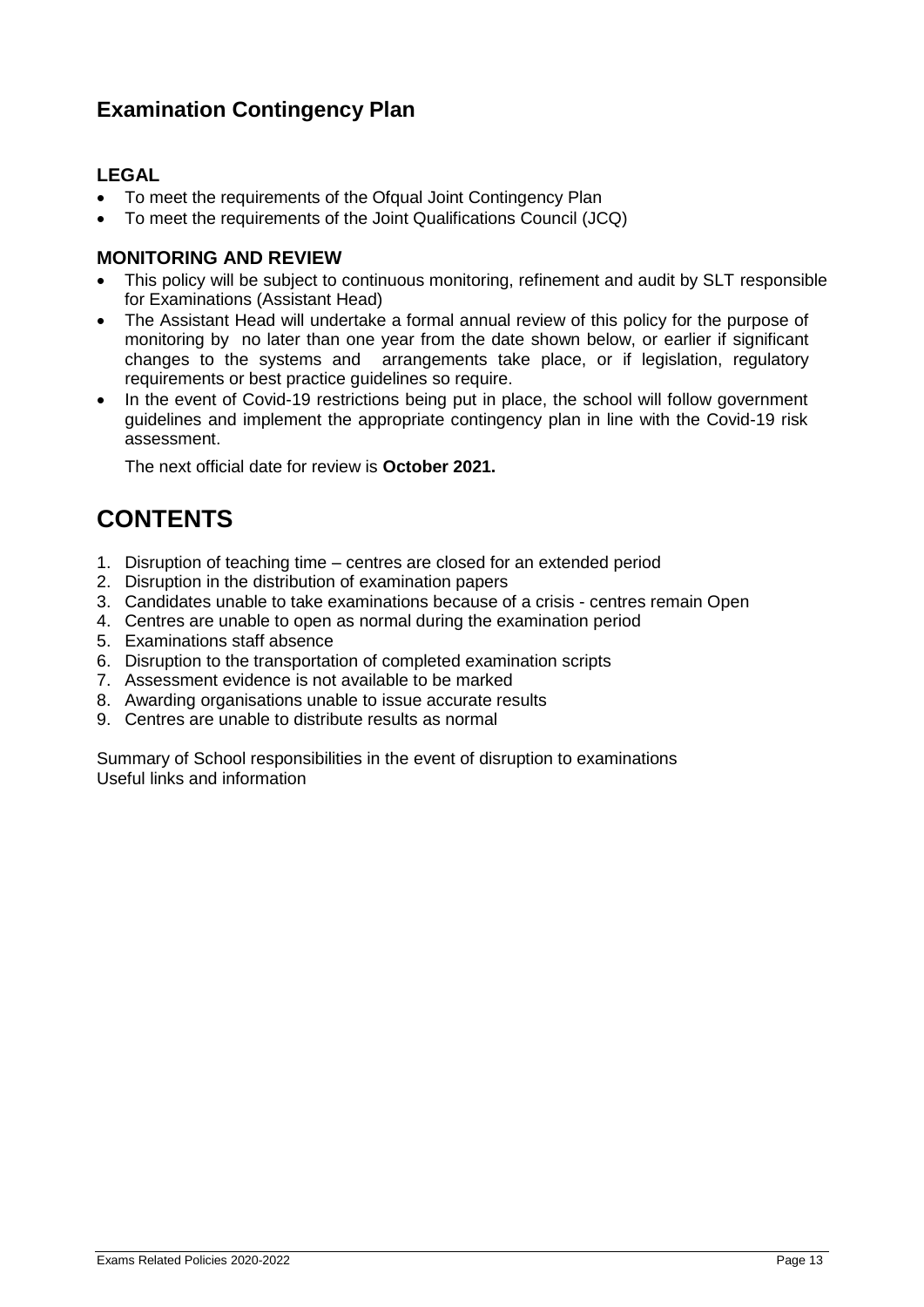## **AIMS OF THE CONTINGENCY PLAN**

The Examination Contingency Plan is designed to ensure a consistent and effective response in the event of major disruption to the examination system at Vyners School affecting candidates across several awarding organisations.

All awarding organisations are required to have their own well-established contingency plans in place to respond to such disruptions. This Examinations Contingency Plan takes into account these processes and procedures and is designed to complement them, not replace them. This also applies to all other qualifications at Vyners School

The plan will be implemented in the event of major disruption to the system, such as widespread illness, travel disruption, bad weather or power failures. Any actions taken will be subject to the advice of the official agencies dealing with the specific circumstances being faced, for example the police, Environment Agency or Health Protection Agency.

#### **Implementing the plan will safeguard the interests of candidates while maintaining the integrity of the examination system and safeguarding qualification standards.**

**The priority when implementing contingencies will be to maintain three principles:** 

- ➢ **delivering assessments to published timetables**
- ➢ **delivering results to published timetables**
- ➢ **complying with regulatory requirements in relation to assessment, marking and standards.**

**If the usual contingencies are no longer sufficient to maintain these outcomes, the Senior Leadership Team will meet to agree the additional actions required.** 

### **COMMUNICATIONS**

In the event of local disruption, communication to teachers and students will take place through the usual channels via text and on the school website.

In the event of major disruption, details of specific contingencies agreed across Organisations involved in the examinations process will be confirmed on the Ofqual website and proactively communicated to relevant stakeholders.

This includes communications between the organisations involved in the response and communications to stakeholders such as centres, candidates, parents or carers and the public. [www.ofqual.gov.uk/](http://www.ofqual.gov.uk/)

The organisations involved in this Joint Contingency Plan are committed to:

- sharing timely and accurate information as required to meet the aims of the plan
- communicating with stakeholders so they are aware of disruption to the exams, the contingency measures being implemented and any actions required of them as a result
- ensuring that any messages to the public are clear and accurate.

### **1. DISRUPTION OF TEACHING TIME – SCHOOL CLOSED FOR AN EXTENDED PERIOD**

If Vyners School is closed or candidates are unable to attend for an extended period during normal teaching or study supported time, interrupting the provision of normal teaching and learning. It is the responsibility of the School to prepare students, as usual, for examinations.

The School should plan to facilitate teaching and learning by an alternative method or alternative location.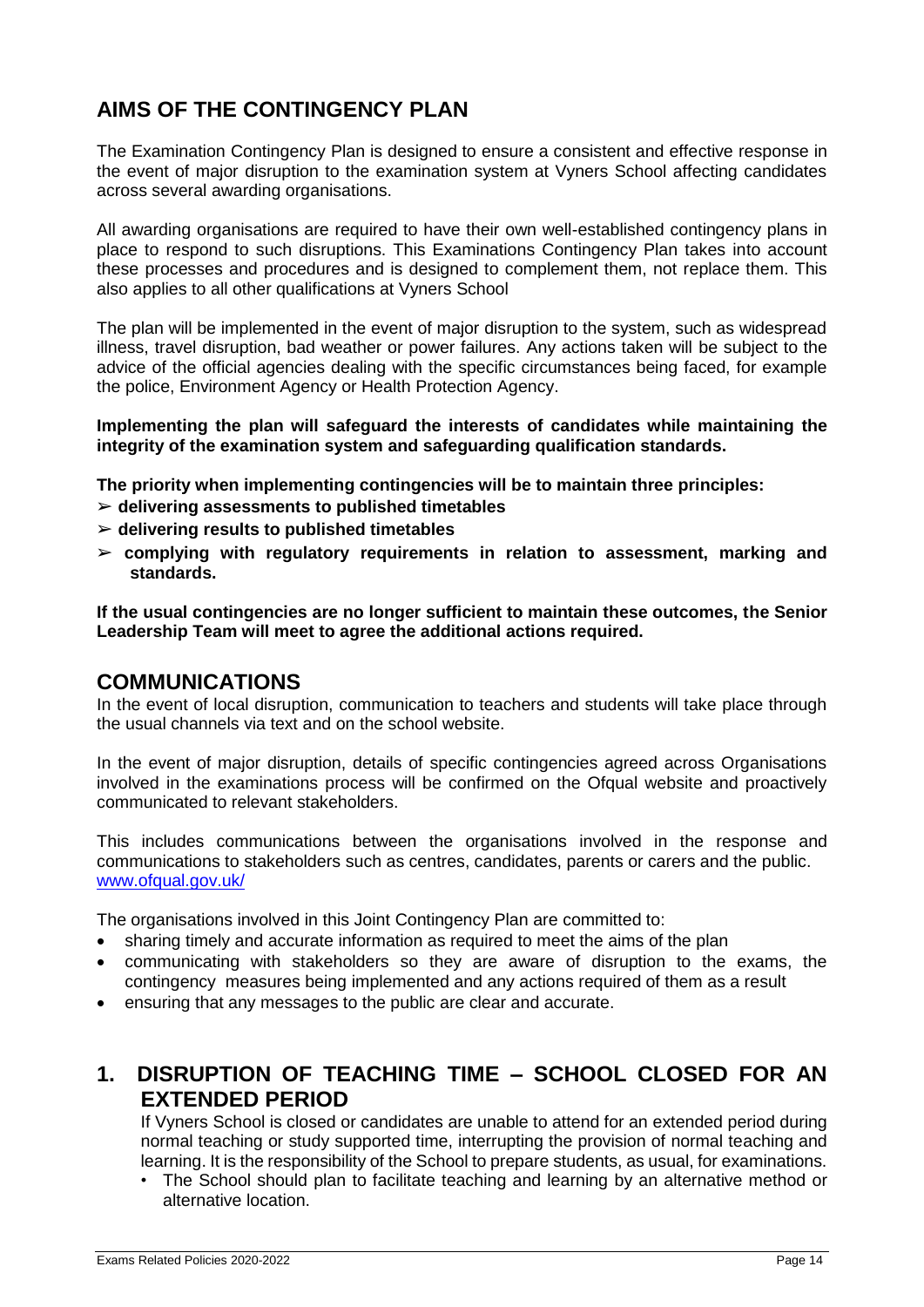• The School may offer candidates an opportunity to sit any examinations missed at the next available series

Guidance on emergency planning, with advice on severe weather, is available on the Department for Education website:

https://www.gov.uk/guidance/emergencies-and-severe-weather-schools-and-early-years-settings

### **2. DISRUPTION IN THE DISTRIBUTION OF EXAMINATION PAPERS**

If the distribution of examination papers to centres in advance of Examinations is disrupted:

- The awarding organisations to source alternative couriers for delivery of hardcopies.
- The awarding organisations would provide the School with electronic access to examination papers via a secure external network. Awarding organisations would fax examination papers to centres if electronic transfer is not possible. The Examinations Officer must ensure that copies are received, made and stored under secure conditions.

### **3. CANDIDATES UNABLE TO TAKE EXAMINATIONS BECAUSE OF A CRISIS**

This contingency applies if Vyners School becomes closed due to extreme issues on the school site e.g. Fire, Flood.

- The School can liaise with candidates to identify whether the examination can be sat at an alternative venue in agreement with the relevant awarding organisations. JCQ guidance on alternative site arrangements can be accessed through the JCQ website: https://www.jcq.org.uk/exams-office/ice---instructions-for-conducting-examinations
- The School can apply to awarding organisations for special consideration for candidates where they have met the minimum requirements. Candidates are only eligible for special consideration if they have been fully prepared and have covered the whole course but are affected by adverse circumstances beyond their control. JCQ guidance on special consideration can be accessed through the JCQ website: www.jcq.org.uk/exams-office/access-arrangements-andspecialconsideration/regulations andguidance

### **4. CENTRES ARE UNABLE TO OPEN AS NORMAL DURING THE EXAMINATION PERIOD**

If Vyners School is unable to open as normal for scheduled examinations, it must inform each awarding organisation with which examinations are due to be taken as soon as possible.

The responsibility for deciding whether it is safe for the School to open lies with the Head of Centre. The Head of Centre is responsible for taking advice, or following instructions from relevant local or national agencies in deciding whether they are able to open.

- The School should open for examinations and examination candidates only if possible
- The School should use alternative venues in agreement with relevant awarding organisations (e.g. share facilities with other centres or use other public buildings, if possible).
- The School may offer candidates an opportunity to sit any examinations missed at the next available series
- The School can apply to awarding organisations for special consideration for candidates where they have met the minimum requirements (see item 3, page 6)

### **5. EXAMINATION STAFF ABSENCE**

In the event that key Examination staff are absent, the hierarchy of responsibility is as follows:

- **•** Examinations Officer
- Assistant Headteacher responsible for exams
- Deputy Headteacher Curriculum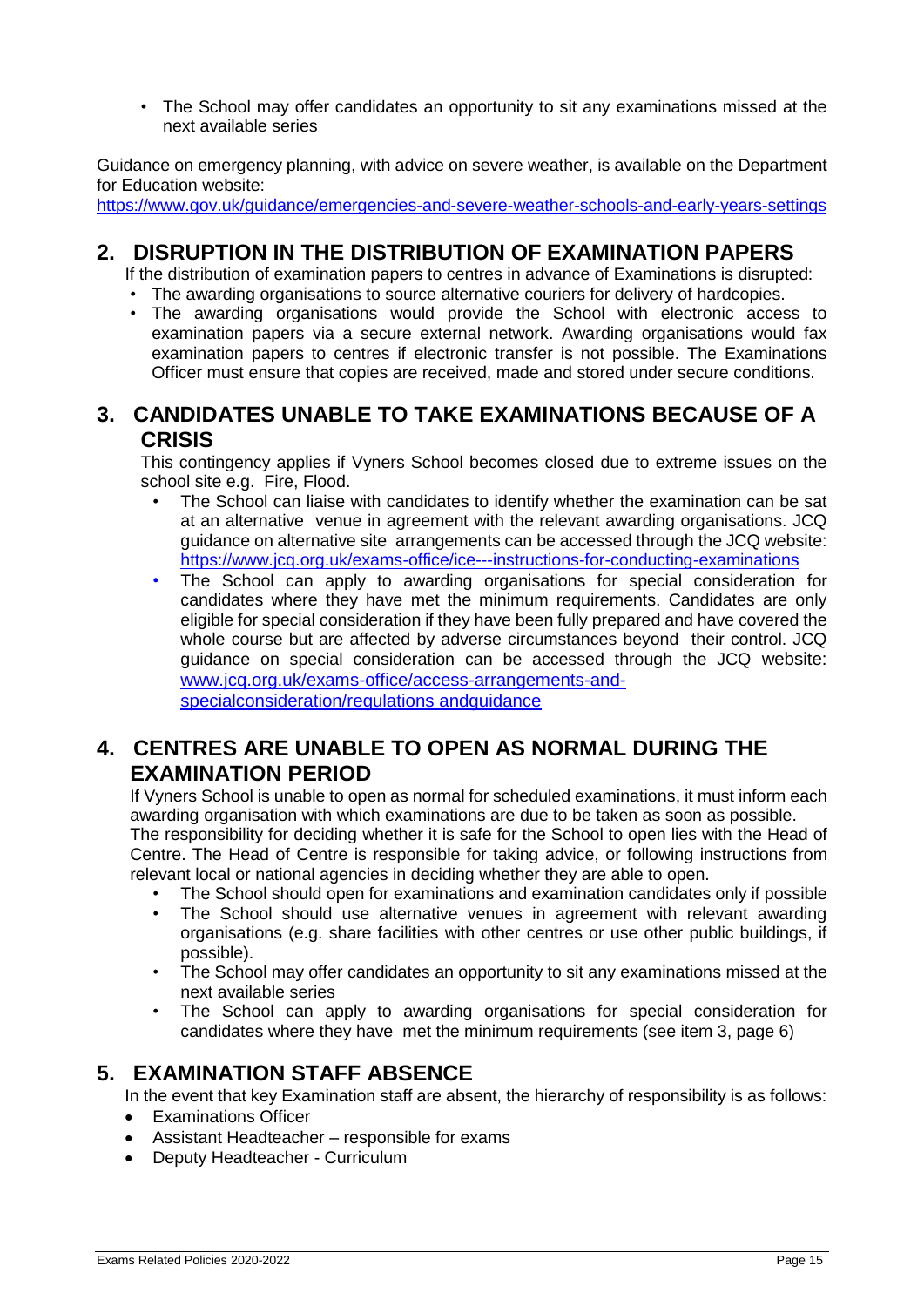### **6. DISRUPTION TO THE TRANSPORTATION OF COMPLETED EXAMINATION SCRIPTS If there is a delay in normal collection arrangements for completed examination scripts.**

- The School will seek advice from awarding organisations and normal collection agency regarding collection. The School must not make arrangements for transportation without approval from awarding organisations.
- The School must ensure secure storage of completed examination scripts until collection.

### **7. ASSESSMENT EVIDENCE IS NOT AVAILABLE TO BE MARKED**

If due to large scale damage to, or destruction of, completed examination scripts/assessment evidence before it can be marked.

- The awarding organisations should generate candidate marks for affected assessments based on other appropriate evidence of candidate achievement as defined by the awarding organisations in consultation with the regulators.
- The candidates should retake the affected assessment at the subsequent assessment window.

### **8. AWARDING ORGANISATIONS UNABLE TO ISSUE ACCURATE RESULTS**

Due to system error/failure or attack on systems means significant numbers of results cannot be validated as accurate or are issued and found to be inaccurate.

- The candidates, School and stakeholders will be informed of any incorrect results
- The awarding organisations will re-validate results
- The awarding organisations to re-issue results, via alternative format if necessary.

### **9. CENTRES ARE UNABLE TO DISTRIBUTE RESULTS AS NORMAL**

- If the School is unable to access or manage the distribution of results to candidates, or to facilitate post results services.
- **The School should contact the awarding organisations about alternative options:**

The School will make arrangements to access its results at an alternative site. The School will make arrangements to coordinate access to post results services from an alternative site.

The School will share facilities with other centres where possible.

## **SUMMARY OF SCHOOL RESPONSIBILITIES IN THE EVENT OF DISRUPTION TO EXAMINATIONS**

- Preparing plans for any disruption to exams as part of centres' general emergency planning.
- Preparing candidates for examinations.
- Ensuring examinations and assessments are taken under the conditions prescribed by awarding organisations.
- Ensuring, where relevant, that assessment materials and candidate work are stored under secure conditions.
- Deciding whether the centre can open for examinations as scheduled and informing relevant awarding organisations if the centre is unable to open.
- Exploring the opportunities for alternative arrangements if the centre cannot open for examinations and agreeing such arrangements with the awarding organisations.
- Assessing and liaising with awarding organisations in the event of disruption to the transportation of papers.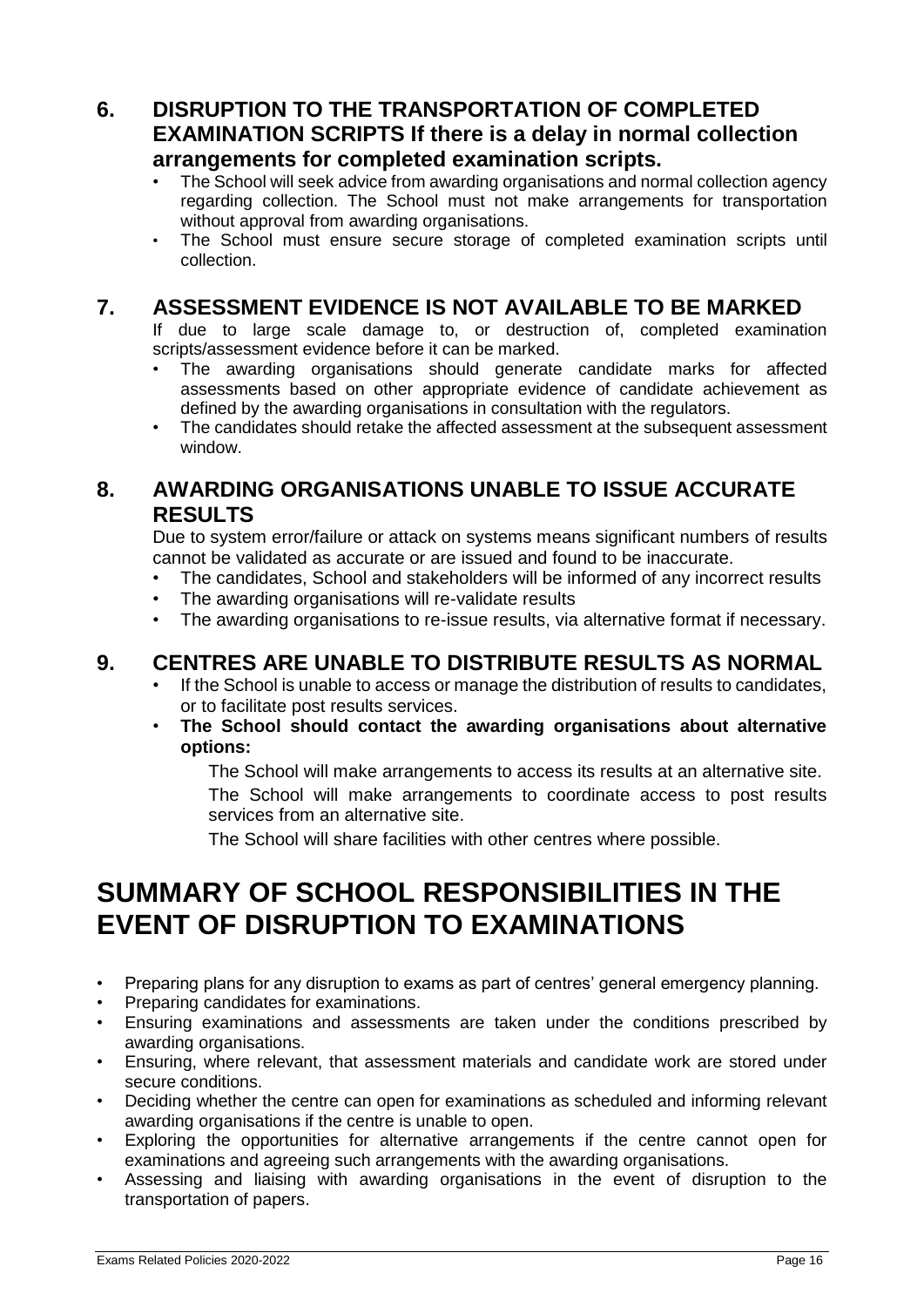# **USEFUL LINKS AND INFORMATION**

JCQ http://www.jcq.org.uk Ofqual http://www.ofqual.gov.uk AQA http://www.aqa.org.uk/ Edexcel http://qualifications.pearson.com/en/home.html OCR http://www.orc.org.uk WJEC http://www.wjec.co.uk CIE http://www.cie.org.uk IFS http://www.ifslearning.ac.uk DfE http://www.education.gov.uk DfE – Exams https://www.gov.uk/guidance/exams-administration-information-for-exam-centres EDI http://www.ediplc.com UCAS http://www.ucas.ac.uk JCQ - Special Considerations Guidance http://www.jcq.org.uk/exams-office/accessarrangements-and specialconsideration/regulations-and-guidance/a-guide-to-the-specialconsiderationprocess JCQ – Instructions for conducting examinations http://www.jcq.org.uk/exams-office/ice---instructions-for conducting-examinations DfE guidance on dealing with disruption to teaching and learning http://www.education.gov.uk/schools/adminandfinance/emergencyplanning/a0069425/adviceon

severe-weather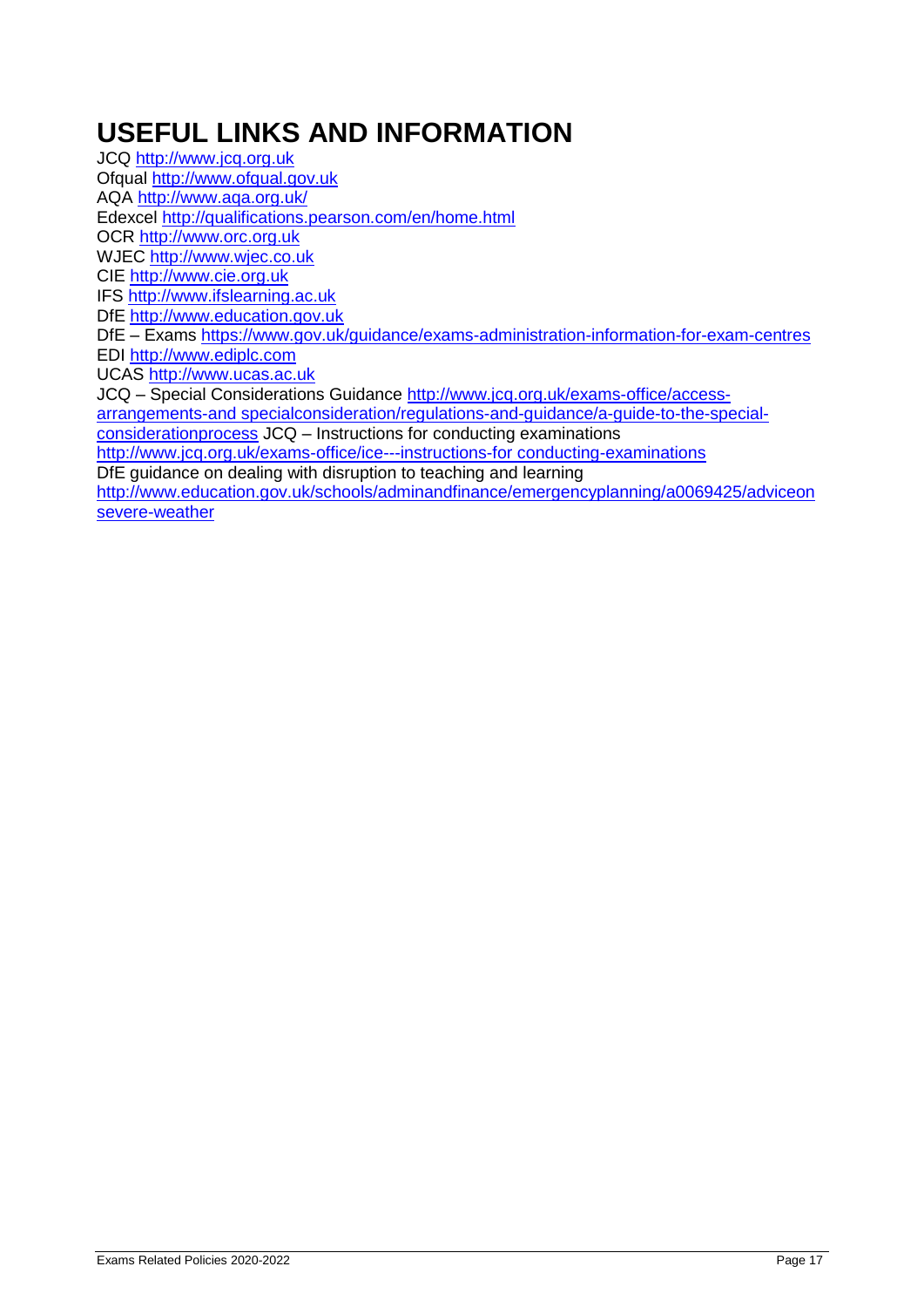



The purpose of this policy is to ensure that;

- That there are clear procedures for learners to enable them to enquire, question or appeal against an assessment decision.
- That any appeal is recorded and documentation is retained for 18 months following the resolution of the appeal.
- That the Head of Centre facilitates the learner's ultimate right of appeal to the relevant exam board, once the Centre's appeal procedure is exhausted.

### **1. Aims**

- To enable the learner to enquire, question or appeal against an assessment decision.
- To attempt to reach agreement between the learner and the assessor at the earliest opportunity.
- To standardise and record any appeal to ensure openness and fairness.
- To facilitate a learner's ultimate right of appeal to the awarding body, where appropriate.
- To protect the interests of all learners and the integrity of the qualification.

### **2. Implementation**

#### **Vyners School undertakes to;**

- Inform learners, of the Appeals Policy and procedure.
- Record, track and validate any appeal.
- Forward the appeal to the awarding body when a learner considers that a decision continues to disadvantage her/him after the internal appeals process has been exhausted.
- Keep appeals records for inspection by the awarding body for a minimum of 18 months.
- Have a staged appeals procedure.
- Take appropriate action to protect the interests of other learners and the integrity of the qualification, when the outcome of an appeal questions the validity of other results.
- Monitor appeals to inform quality improvement.

**Last reviewed – December 2020**

**Date of next review – December 2022**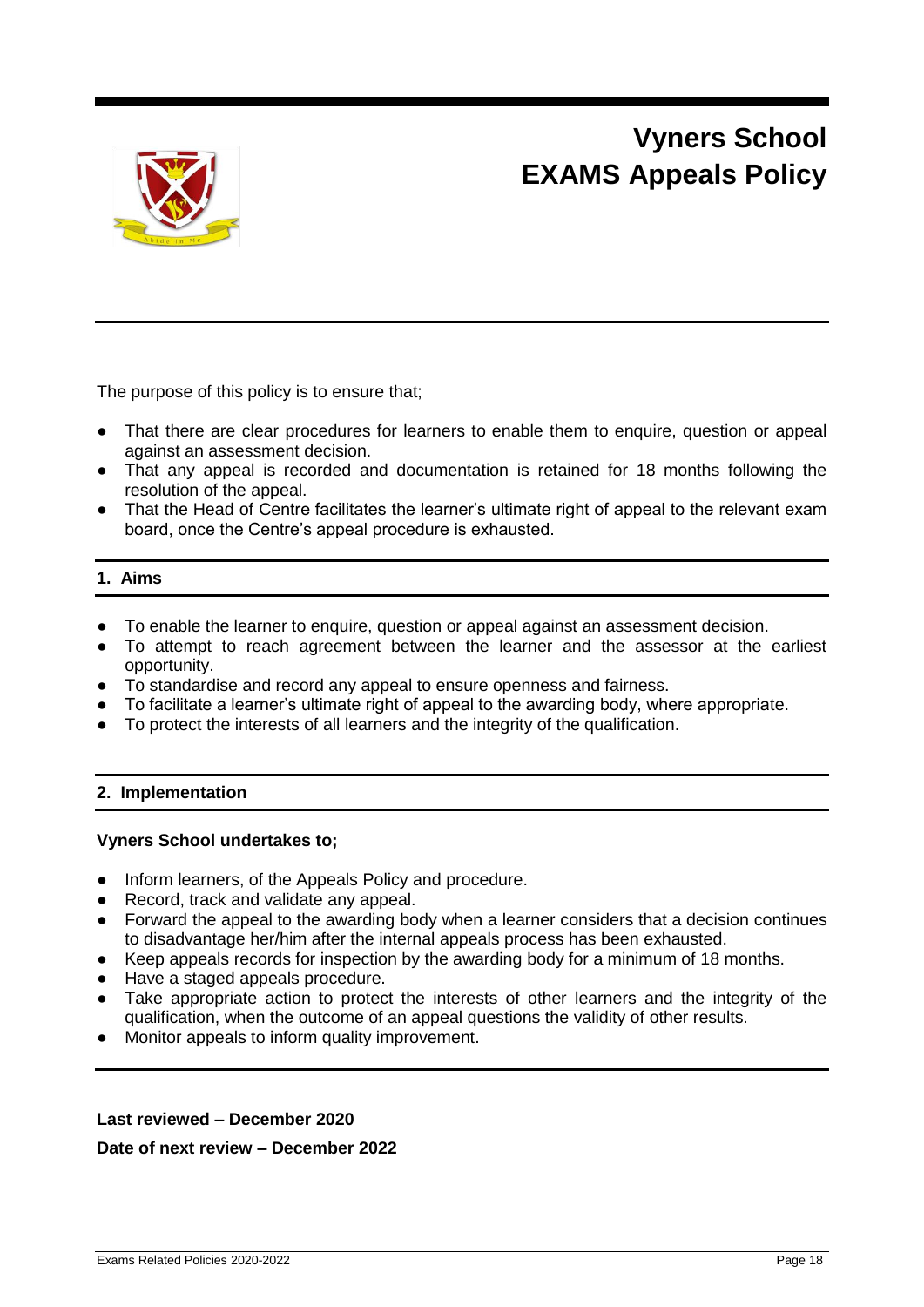

## **BTEC Registration and Certification Policy**

### **Aim:**

- To register individual students to the correct programme within agreed timescales.
- To claim valid student certificates within agreed timescales.
- To construct a secure, accurate and accessible audit trail to ensure that individual student registration and certification claims can be tracked to the certificate which is issued for each student.

### **In order to do this we will:**

- Register each student within the awarding body requirements.
- Register each student on Edexcel Online on the appropriate programme code, before any assessment activity is completed
- Provide a mechanism for programme teams to check the accuracy of student registrations.
- Make each student aware of their registration status.
- Inform the awarding body of withdrawals, transfers or changes to student details.
- Ensure that certificate claims are timely and based solely on internally verified assessment records.
- Audit certificate claims made to the awarding body.
- Audit the certificates received from the awarding body to ensure accuracy and completeness.
- Keep all records safely and securely for three years post certification.

### **Registration Procedure**

- Students register with the school at the start of each academic year after discussion with the school as to the appropriate course for the student's interests and prior attainment, and the awarding body's requirements.
- The Examinations Officer registers the student on Edexcel Online on the appropriate programme code.
- The subject leader checks the registration and confirms the registration status with each student enrolled on the programme.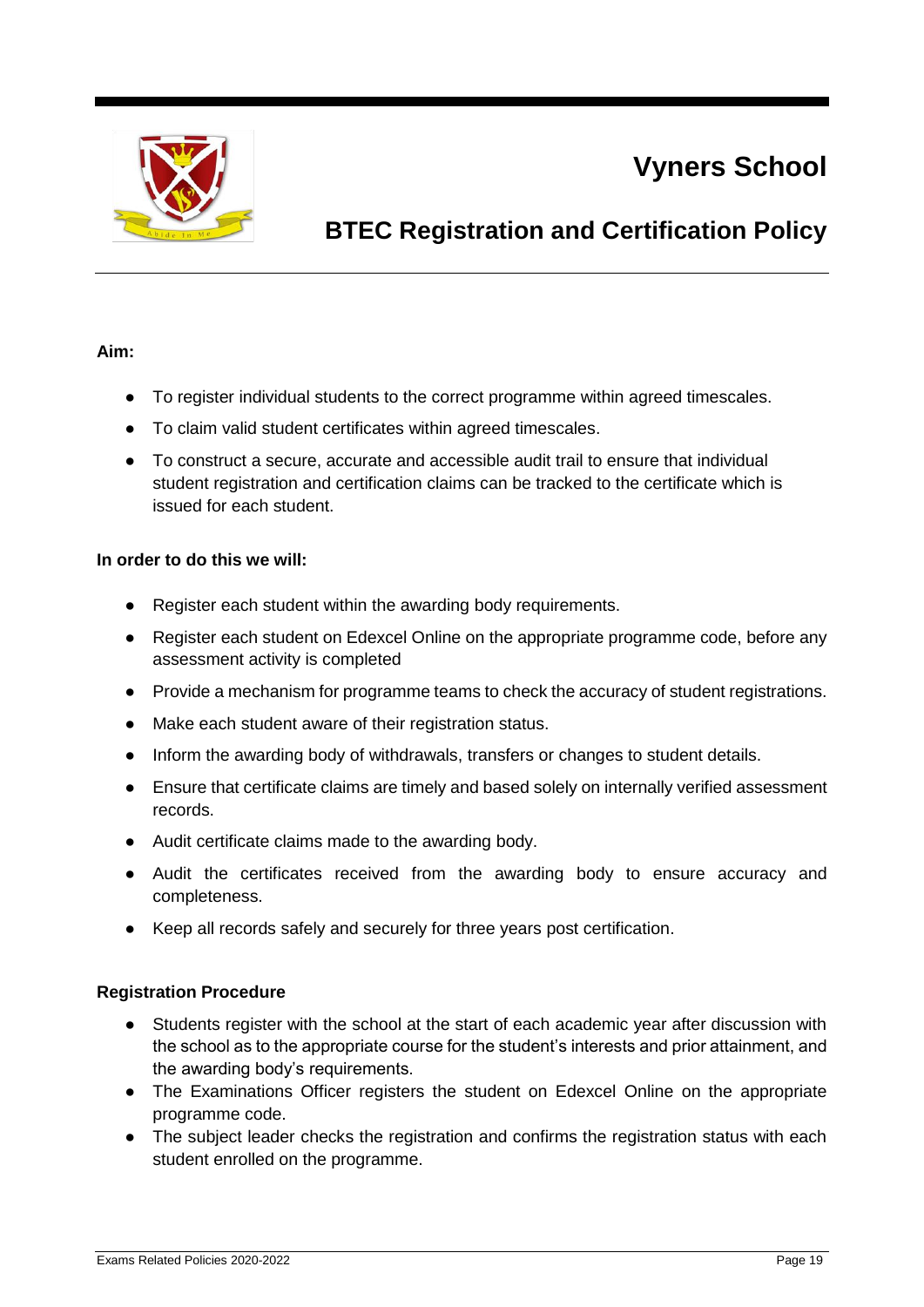### **Transfer Procedure**

- Students are not able to transfer programmes once they have commenced due to the limited number/range of programmes available at this centre.
- Year Leaders will explore alternative courses available at the centre or, where appropriate, at other suitable centres.

### **Withdrawal Procedure**

- In the event of a student wishing to withdraw, they should, in the first instance, discuss the matter with their tutor to establish whether issues leading to the request to withdraw could be resolved so that the student could complete the programme
- In the event that the student is withdrawn from the programme, the Examinations Officer will notify Edexcel and include unit grades achieved to the point of withdrawal in the following interim report.
- In the event that a student is withdrawn from the programme between 1st September and 31st January and has not completed any units, the Exams Officer will apply to Edexcel for their registration to be deleted and fees refunded.
- The school will keep all records safely and securely for 3 years from the date of withdrawal.

### **Unit Certification Procedure**

- Units are assessed, internally verified and reported to Edexcel as detailed in the subject specific information.
- A spreadsheet is completed detailing the date the assignment was set, its deadline for completion, the date assessed and the mark, date submitted for certification, date certification received and certified mark
- Students are advised of certified marks for units as they are received by the Subject Leader

### **Certification**

Final reporting to Edexcel of unit grades in July for certification in August according to actual dates notified annually.

Dates of all public examinations are published on the school website and notified to the registered students when they are published by the awarding body.

### **Staff roles & responsibilities**

SLT lead **Assistant Headteacher - BTEC Quality Review** 

Subject Leads Lead IV IT BTEC

Examinations Officer - Responsible for student registrations with Edexcel and related matters

### **MONITORING AND EVALUATION OF THIS POLICY**

General oversight of the application of this policy will be the responsibility of the Local Governing Body Curriculum and Pupil Support Committee. This policy will be reviewed as per the policy review schedule of the Committee.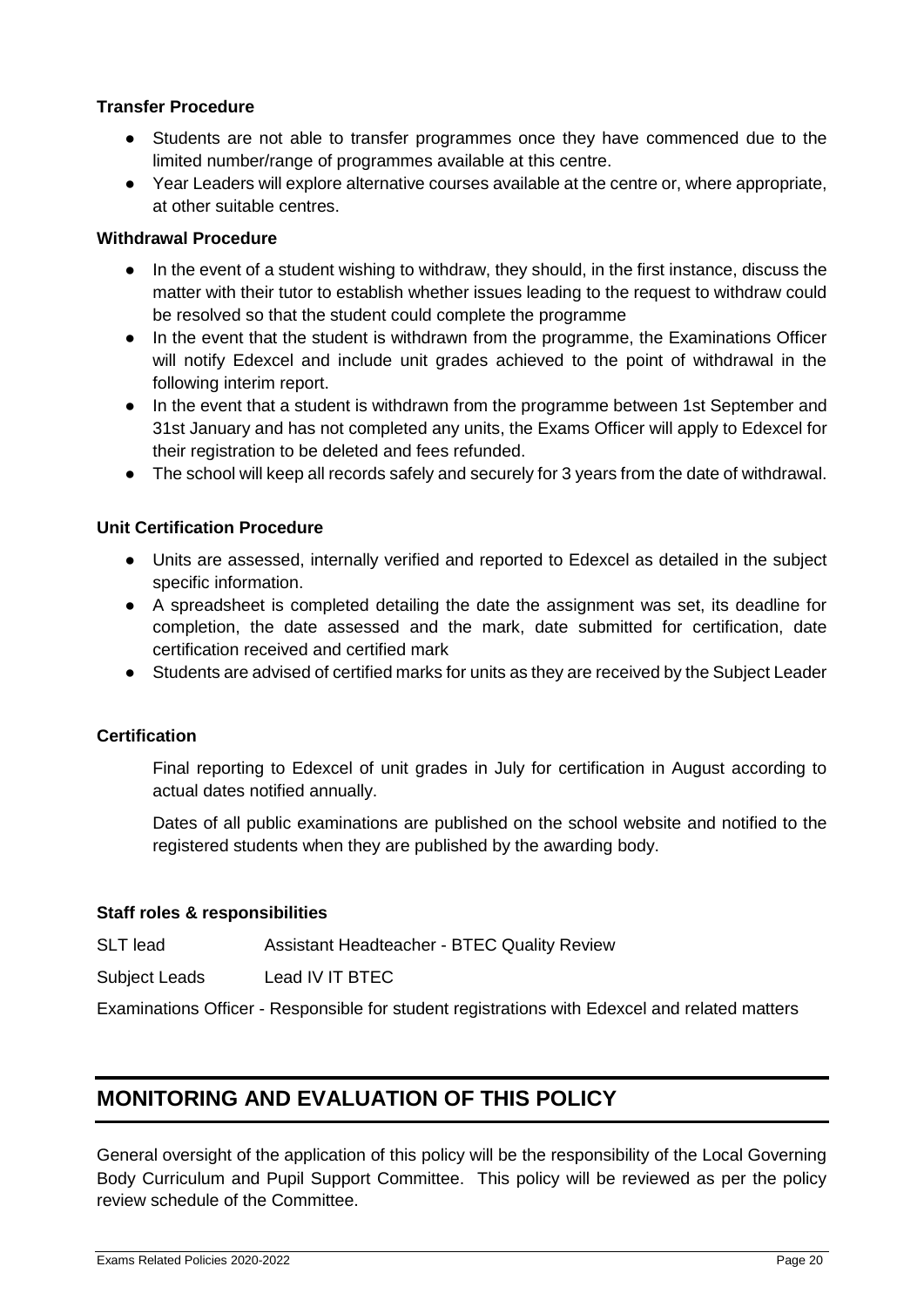On a day-to-day basis monitoring and execution will be the responsibility of the Assistant Headteacher with responsibility of BTEC Quality Review and the Exams Officer in accordance with their job description.

The evaluation of the implementation of the Registration and Certification Policy will take account of whether the policy provides a framework within which procedures:

- are planned and managed efficiently in the best interests of the candidates
- comply with BTEC regulations and requirements of the awarding body

**Last reviewed – December 2020 Date of next review – December 2022**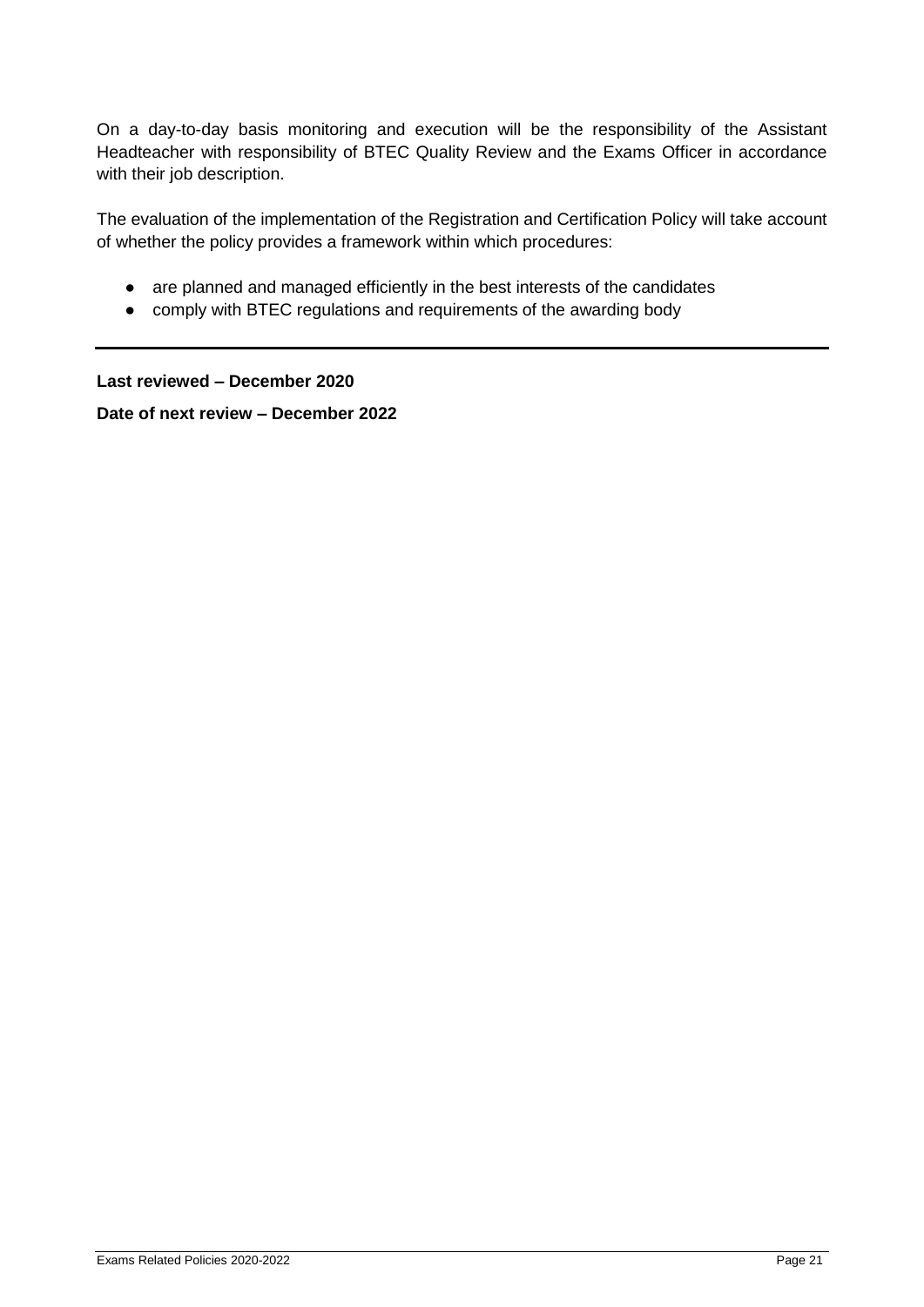

# **BTEC Malpractice Policy**

### **1. Aim of Policy**

- To identify and minimise the risk of malpractice by staff or students.
- To respond to any incident of alleged malpractice promptly and objectively.
- To standardise and record any investigation of malpractice to ensure openness and fairness.
- To impose appropriate penalties and/or sanctions on learners or staff where incidents (or attempted incidents) of malpractice are proven.
- To protect the integrity of Vyners school, exam boards and qualifications.

### **2. Implementation**

### **Vyners School undertakes to:**

- Seek to avoid potential malpractice by using the induction period and student handbook to inform students of the Centre's policy on malpractice and the penalties for attempted and actual incidents of malpractice.
- Show students the appropriate formats to record cited texts and other materials or information sources.
- Require students to declare that their work is their own.
- Require students to provide evidence that they have interpreted and synthesised appropriate information and acknowledged any sources used.
- Malpractice may be suspected by the tutor or reported by a student. In both instances the matter will be referred to the Programme Lead to fully investigate
- Conduct an investigation in a form commensurate with the nature of the malpractice allegation. Such an investigation will be supported by the Headteacher and all personnel linked to the allegation. It will proceed through the following stages:
	- ‒ Make the individual fully aware at the earliest opportunity of the nature of the alleged malpractice and of the possible consequences should malpractice be proven.
	- ‒ Give the individual the opportunity to respond to the allegations made.
	- Inform the individual of the avenues for appealing against any judgement made.
- **Document all stages of any investigation**
- Students found guilty of malpractice will have the unit grading disregarded with no opportunity to resubmit, or be withdrawn from the course, dependent on the nature of the malpractice. The level of sanction will be decided by the Subject Leader in conjunction with the Assistant Headteacher/BTEC Quality Review and the Headteacher.
- Staff suspected of malpractice will be subject to school disciplinary procedures (Vanguard Learning Trust Disciplinary and Gross Misconduct Procedure).
- Staff found guilty of malpractice will be sanctioned as outlined in the policy.
- In line with regulations, Edexcel will be informed of any proven malpractice, and sanctions imposed, by the member of staff responsible for BTEC Quality Review.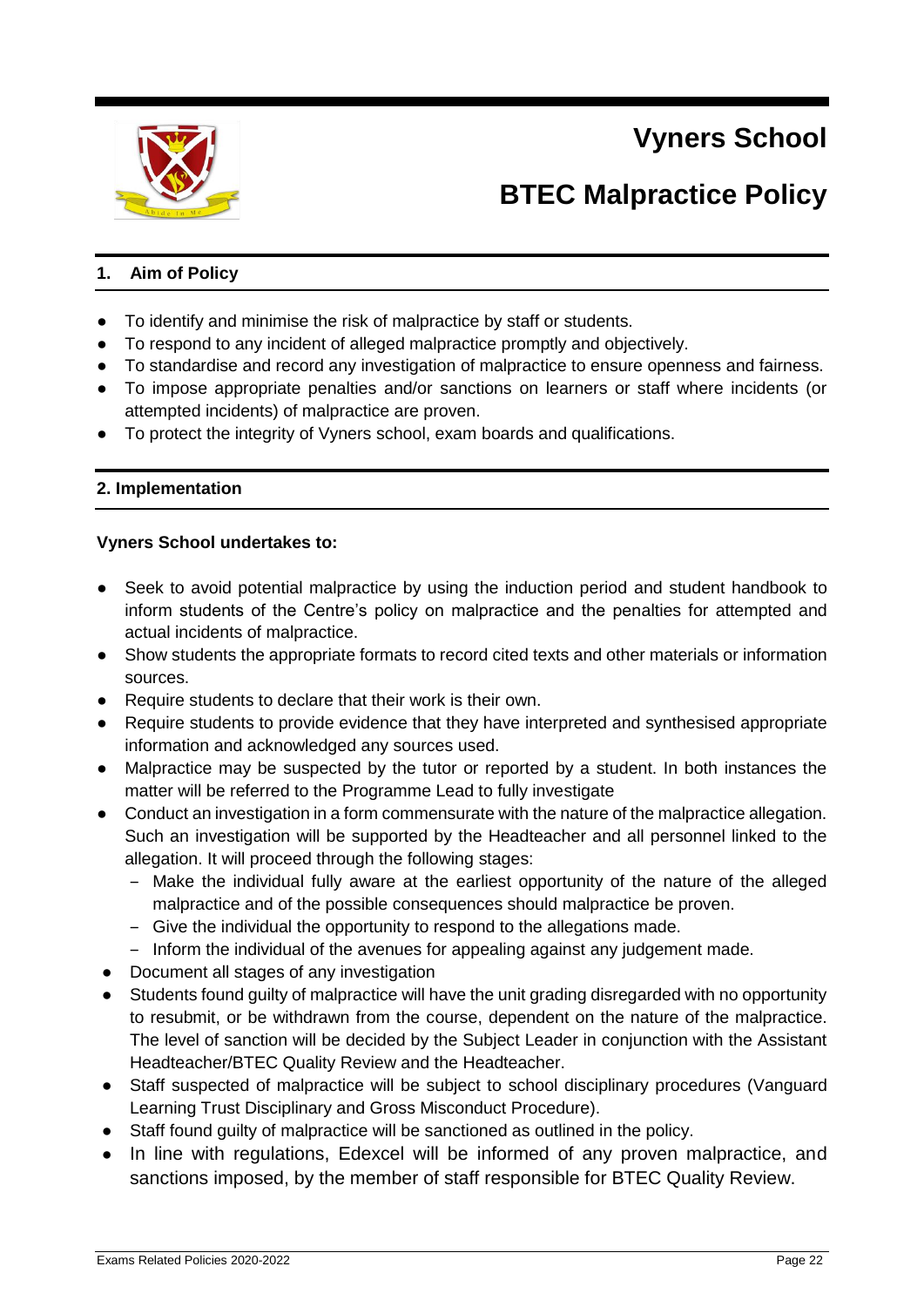### **3. Definitions**

### **Definition of Malpractice by Students:**

This list is not exhaustive and other instances of malpractice may be considered by this Centre at its discretion:

- Plagiarism of any nature
- Collusion by working collaboratively with others to produce work that is submitted as individual learner work.
- Copying (including the use of ICT to aid copying).
- Deliberate destruction of another's work.
- Fabrication of results or evidence.
- False declaration of authenticity in relation to the contents of a portfolio or coursework.
- Impersonation by pretending to be someone else in order to produce the work for another or arranging for another to take one's place in an assessment/examination/test.

### **Definition of Malpractice by School Staff:**

This list is not exhaustive and other instances of malpractice may be considered by Vyners School at its discretion:

- Improper assistance to candidates
- Inventing or changing marks for internally assessed work (coursework or portfolio evidence) where there is insufficient evidence of the candidate's achievement to justify the marks given or assessment decisions made.
- Failure to keep candidate coursework/portfolios of evidence secure
- Fraudulent claims for certificates
- Inappropriate retention of certificates
- Assisting students in the production of work for assessment, where the support has the potential to influence the outcomes of assessment, for example where the assistance involves Centre staff producing work for the student.
- Producing falsified witness statements, for example for evidence the student has not generated.
- Allowing evidence, this is known by the staff member not to be the learner's own, to be included in a student's assignment/task/portfolio/ coursework.
- Facilitating and allowing impersonation.
- Misusing the conditions for special student requirements, for example where students are permitted support, such as an amanuensis, this is permission up to the point where the support has the potential to influence the outcome of the assessment.
- Falsifying records/certificates, for example by alteration, substitution, or by fraud.
- Fraudulent certificate claims, that is claiming for a certificate prior to the student completing all the requirements of assessment.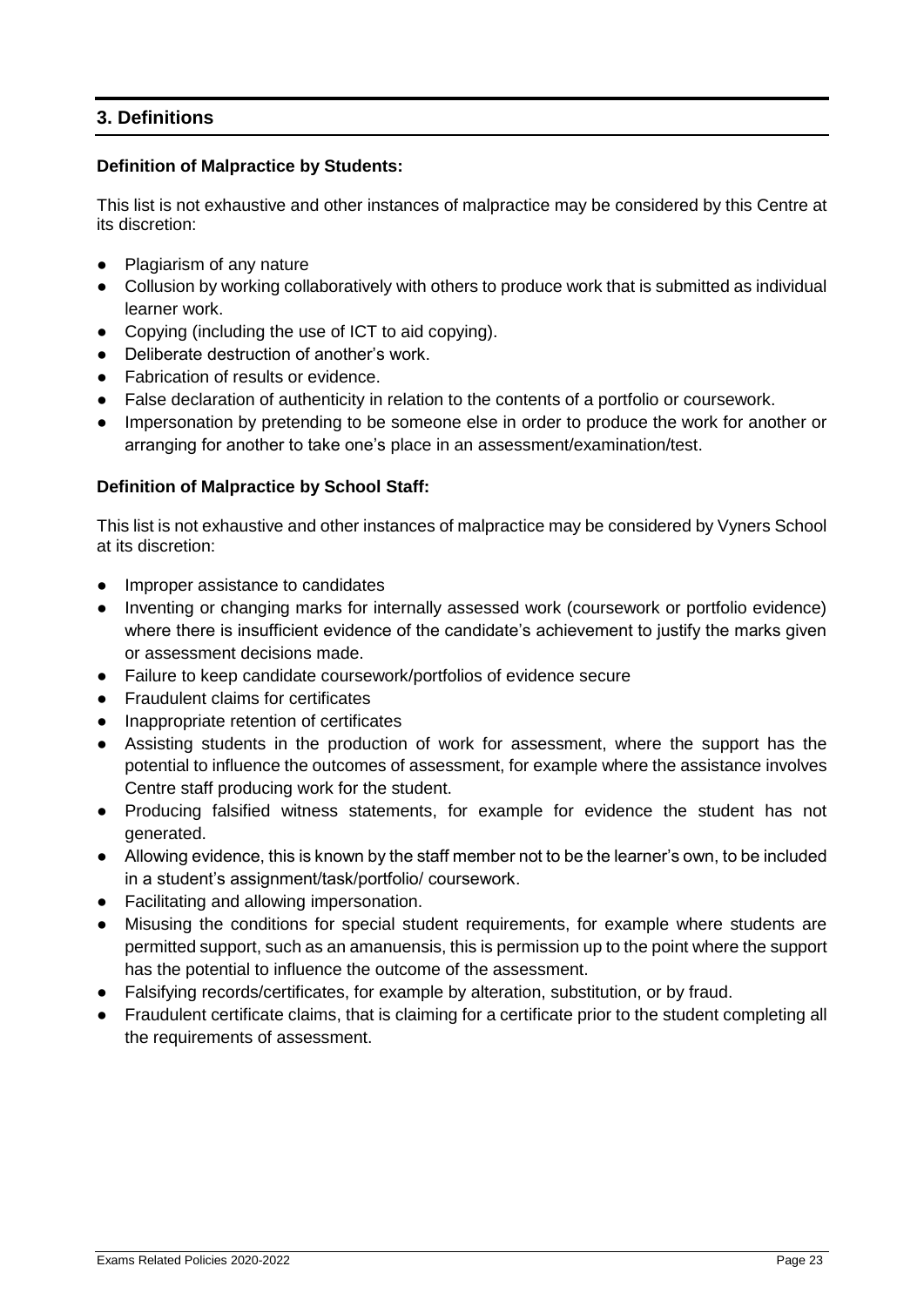### **MONITORING AND EVALUATION OF THIS POLICY**

General oversight of the application of this policy will be the responsibility of the Local Governing Body Curriculum and Pupil Support Committee. This policy will be reviewed as per the policy review schedule of the Committee.

On a day-to-day basis monitoring and execution will be the responsibility of the Assistant Headteacher with responsibility of BTEC Quality Review and the Exams Officer in accordance with their job description.

The evaluation of the implementation of the Malpractice Policy will take account of whether the policy provides a framework within which procedures:

- are planned and managed efficiently in the best interests of the candidates
- comply with BTEC requilations and requirements of the awarding body

**Last reviewed – December 2020 Date of next review – December 2022**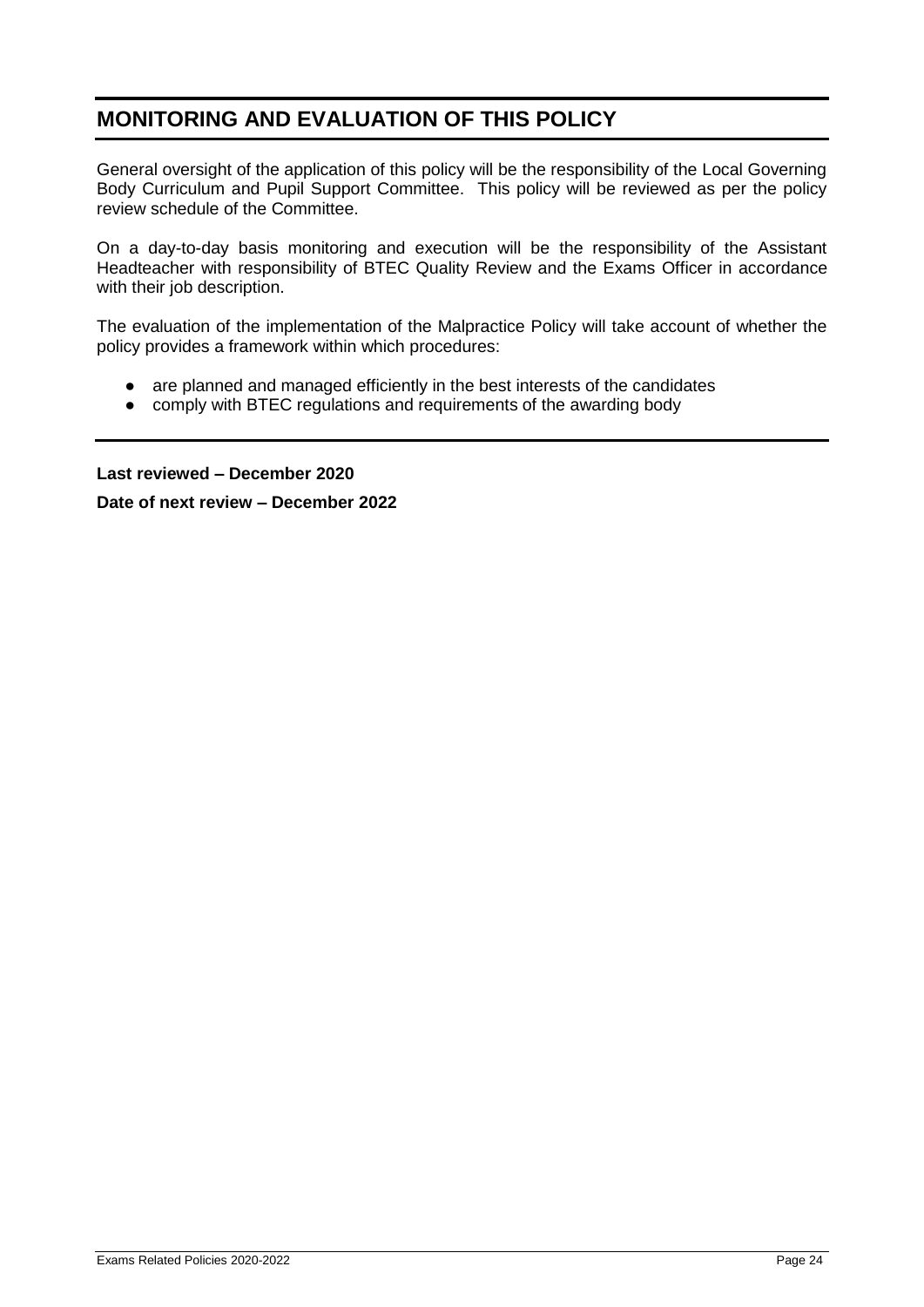

## **BTEC Assessment Policy**

### **1. AIMS**

- To ensure that assessment methodology is valid, reliable and does not disadvantage or advantage any group of students or individual student
- To ensure that assessment of BTEC programmes is to the national standard.
- To ensure that there is equal and fair access to assessment for all students.
- To ensure that students are given realistic targets and informed of their progress.
- To ensure that achievement is accurately recorded and tracked.
- To ensure that assessment leads to accurate and valid certification claims.

### **2. IMPLEMENTATION**

#### **Vyners School undertakes to;**

- Ensure that students are provided with assignments that are fit for purpose, to enable them to produce appropriate evidence for assessment.
- Assess student's evidence using only the published assessment and grading criteria.
- Ensure that assessment decisions are impartial, valid and reliable.
- Not limit or 'cap' student achievement if work is submitted late.
- Develop assessment procedures that will minimise the opportunity for malpractice.
- Maintain accurate and detailed records of assessment decisions.
- Maintain a robust and rigorous internal verification procedure.
- Annually provide samples for National Standards Sampling as required by the awarding body.
- Monitor NSS reports and undertake any remedial action required.
- Share good assessment practice between all BTEC programme teams.
- Ensure that BTEC assessment methodology and the role of the assessor are understood by all BTEC staff.
- Provide resources to ensure that assessment can be performed accurately and appropriately.

**Assessment, Resubmission and Assignment Briefs** information is provided to students in the BTEC Student Handbook.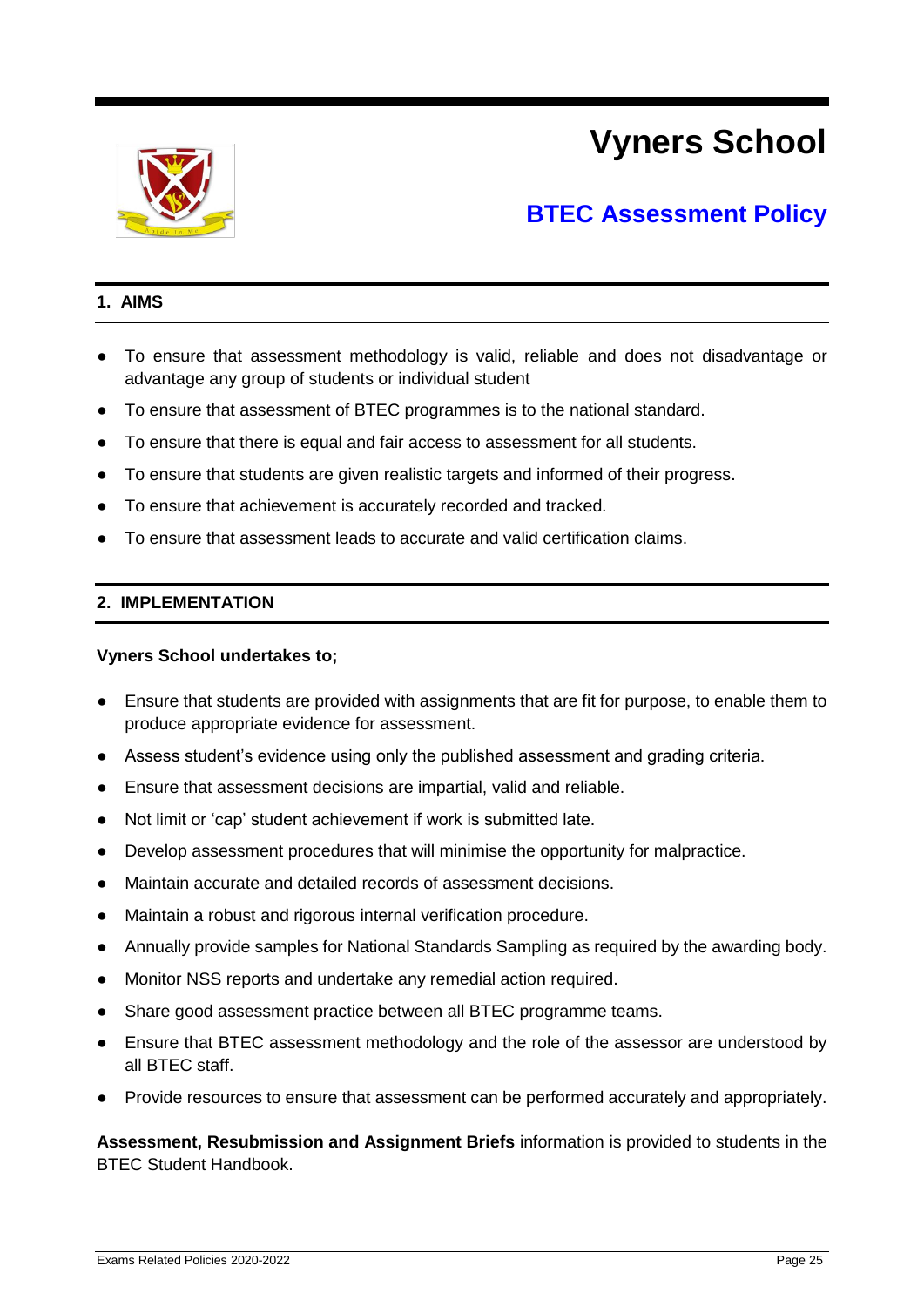**Assessment Plans** are detailed in the BTEC Student Handbook under Subject Specific Information and include assessment windows. Data collection points for all year groups are scheduled on the school calendar along with dates for reporting to parents.

### **Assessment Recording & Tracking**

- For each assignment, the teacher will formally record the assessment result and confirm the achievement of specific criteria.
- All departments complete a Centre Assessed Grade (CAG) spreadsheet to rank relative marks which informs grade allocations and produces an accurate picture of progress between assessment points. Additionally, this necessarily addresses unconscious bias and special considerations in grade allocation.
- Student progress is regularly reviewed with the Senior Leader linked to the department. Action plans are put in place for students identified as underperforming.
- All departments submit internally-moderated data centrally to SIMS which forms the basis of reporting to parents.

### **MONITORING AND EVALUATION OF THIS POLICY**

General oversight of the application of this policy will be the responsibility of the Local Governing Body Curriculum and Pupil Support Committee. This policy will be reviewed as per the policy review schedule of the Committee.

On a day-to-day basis monitoring and execution will be the responsibility of the Assistant Headteacher with responsibility of BTEC Quality Review and the Exams Officer in accordance with their job description.

The evaluation of the implementation of the BTEC Assessment Policy will take account of whether the policy provides a framework within which procedures:

- are planned and managed efficiently in the best interests of the candidates
- comply with BTEC regulations and requirements of the awarding body

#### **Last reviewed – December 2020**

**Date of next review – December 2022**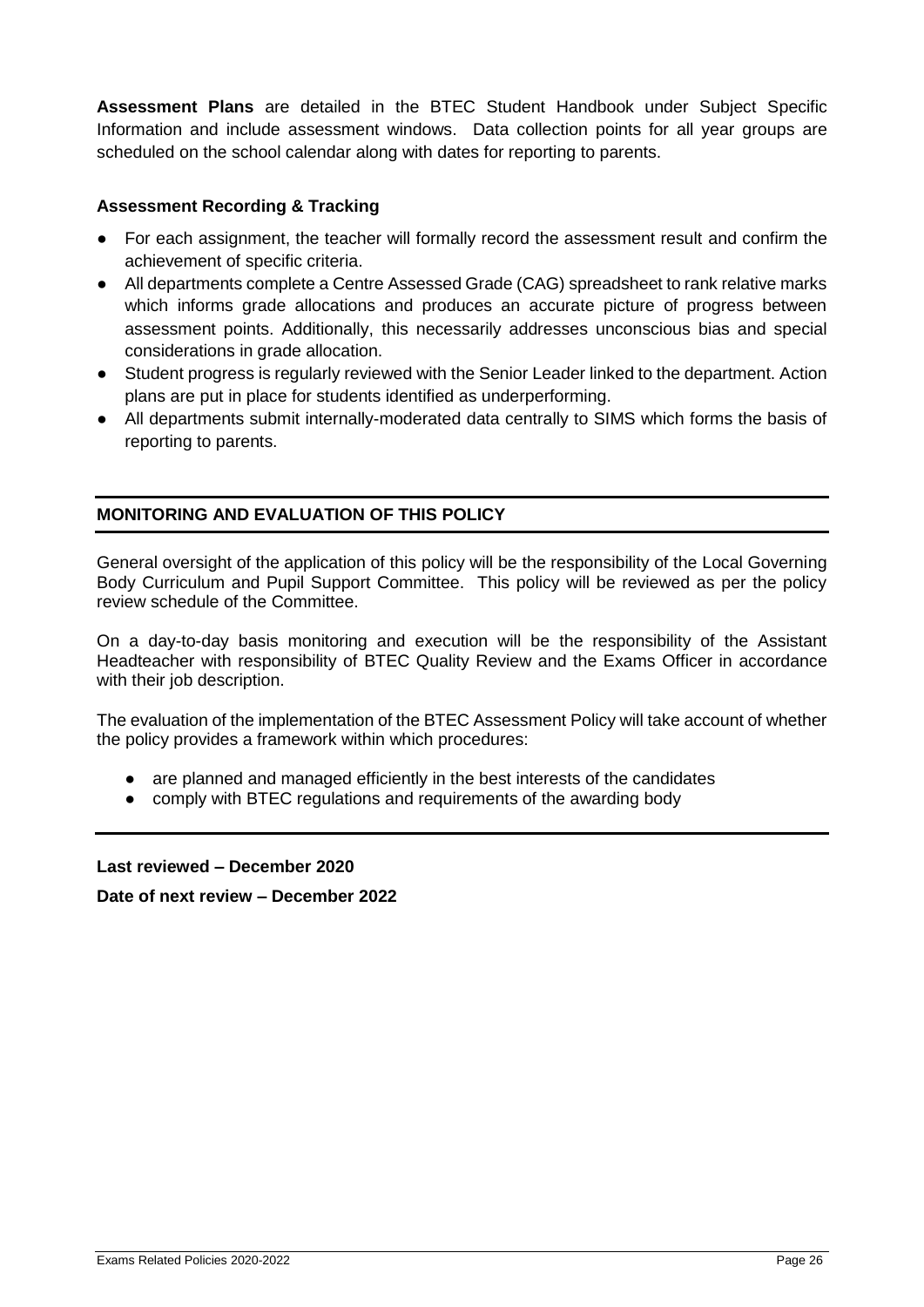

# **BTEC Assessment Appeals Policy**

The purpose of this policy is;

- That there are clear procedures for students to enable them to enquire, question or appeal against an assessment decision.
- That any appeal is recorded and documentation is retained for 18 months following the resolution of the appeal.
- That the Headteacher of Vyners School facilitates the student's ultimate right of appeal to Pearson, once the school's appeal procedure is exhausted.

### **1. AIMS**

- To enable the student to enquire, question or appeal against an assessment decision.
- To attempt to reach agreement between the student and the assessor at the earliest opportunity.
- To standardise and record any appeal to ensure openness and fairness.
- To facilitate a student's ultimate right of appeal to the awarding body, where appropriate.
- To protect the interests of all students and the integrity of the qualification.

### **2. IMPLEMENTATION**

### **Vyners School undertakes to;**

- Inform the student, at induction, of the Appeals Policy and procedure.
- Record, track and validate any appeal.
- Forward the appeal to the awarding body when a student considers that a decision continues to disadvantage her/him after the internal appeals process has been exhausted.
- Keep appeals records for inspection by the awarding body for a minimum of 18 months.
- Have a staged appeals procedure.
- Will take appropriate action to protect the interests of other students and the integrity of the qualification, when the outcome of an appeal questions the validity of other results.
- Monitor appeals to inform quality improvement.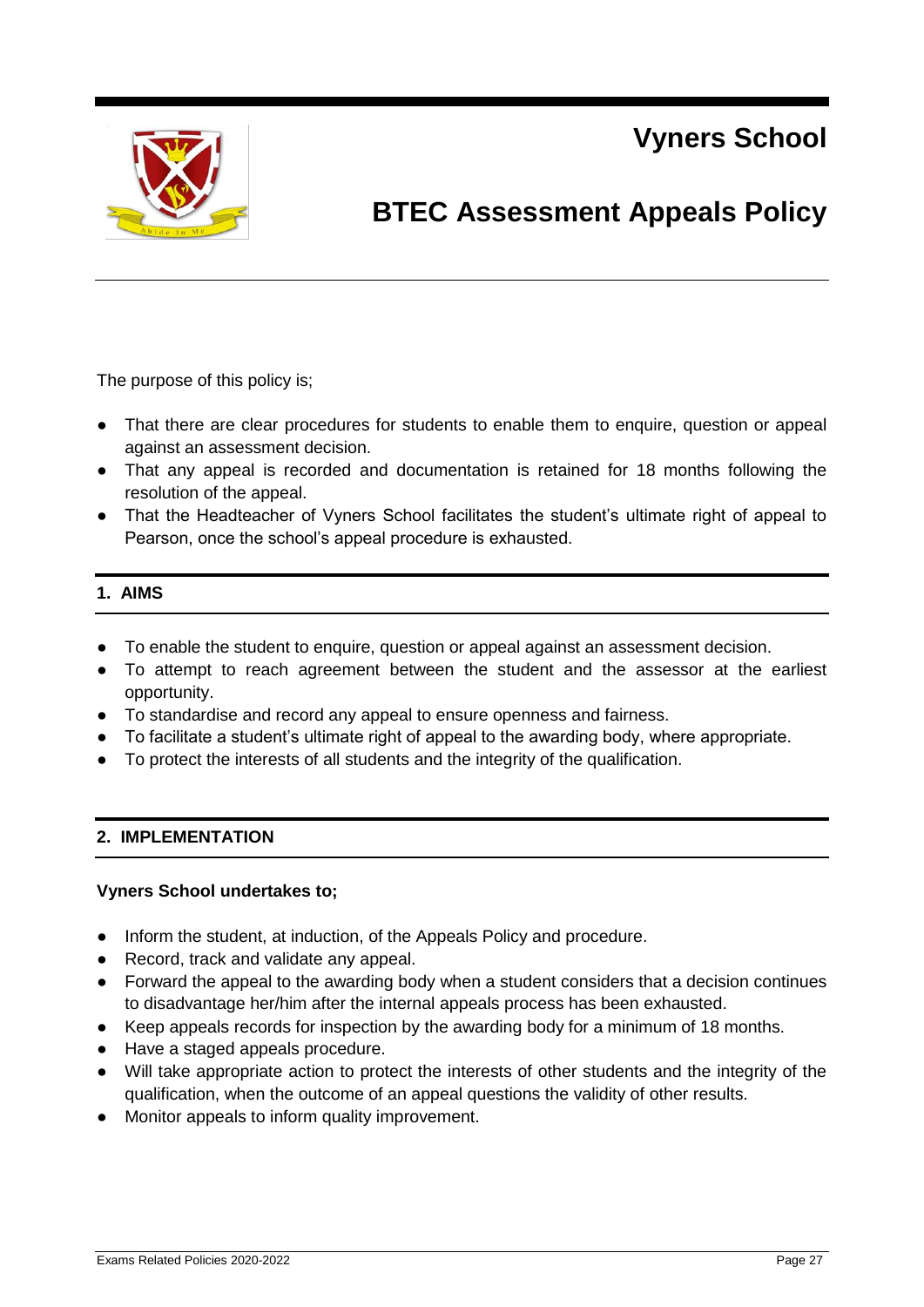### **3. PROCEDURE**

### **Stage One- Verbal**

If a candidate is unhappy about the mark awarded for internal assessment they should proceed as follows:

1. The candidate should ask the subject teacher to explain why the mark was given.

2. If the candidate is still not happy with the explanation they receive then they should contact the Head of Department/Lead Internal Verifier for that particular subject area.

### **Stage Two- Written**

If the situation has still not been resolved then the candidate has the right to a written appeal.

1. The appeal should be made in writing to the Head of Department stating the details of the complaint and the reasons for the appeal.

2. The teacher(s) concerned in marking the assessment which is the subject of appeal will respond to the appeal in writing.

### **Stage Three- Meeting**

If the candidate is not happy with the written response they have received then they can request a personal hearing before an appeals panel. The appeals panel will normally consist of the Head of Department, the member of staff concerned and a member of Senior Leadership unconnected with the subject concerned. The candidate can be supported in the presentation of his/her case by a parent/guardian. A written record should be kept of the proceedings and should include the outcome of the appeal and the reasons for this. A copy of the records should be sent to the candidate.

### **Stage Four- Outcome**

The school will maintain a written record of all appeals. The school will inform the Awarding Bodies of any change to an internally assessed mark as a result of an appeal. All appeals should have been resolved by the date of the last externally assessed paper of the examination series.

Note: Each awarding body specifies detailed criteria for the internal assessment of work. In addition, the awarding body must moderate the assessment and the final judgment on marks awarded is that of the awarding body. Appeals against matters outside the Academies control will not be considered in the Academies appeals procedure.

**Last reviewed – December 2020 Date of next review – December 2022**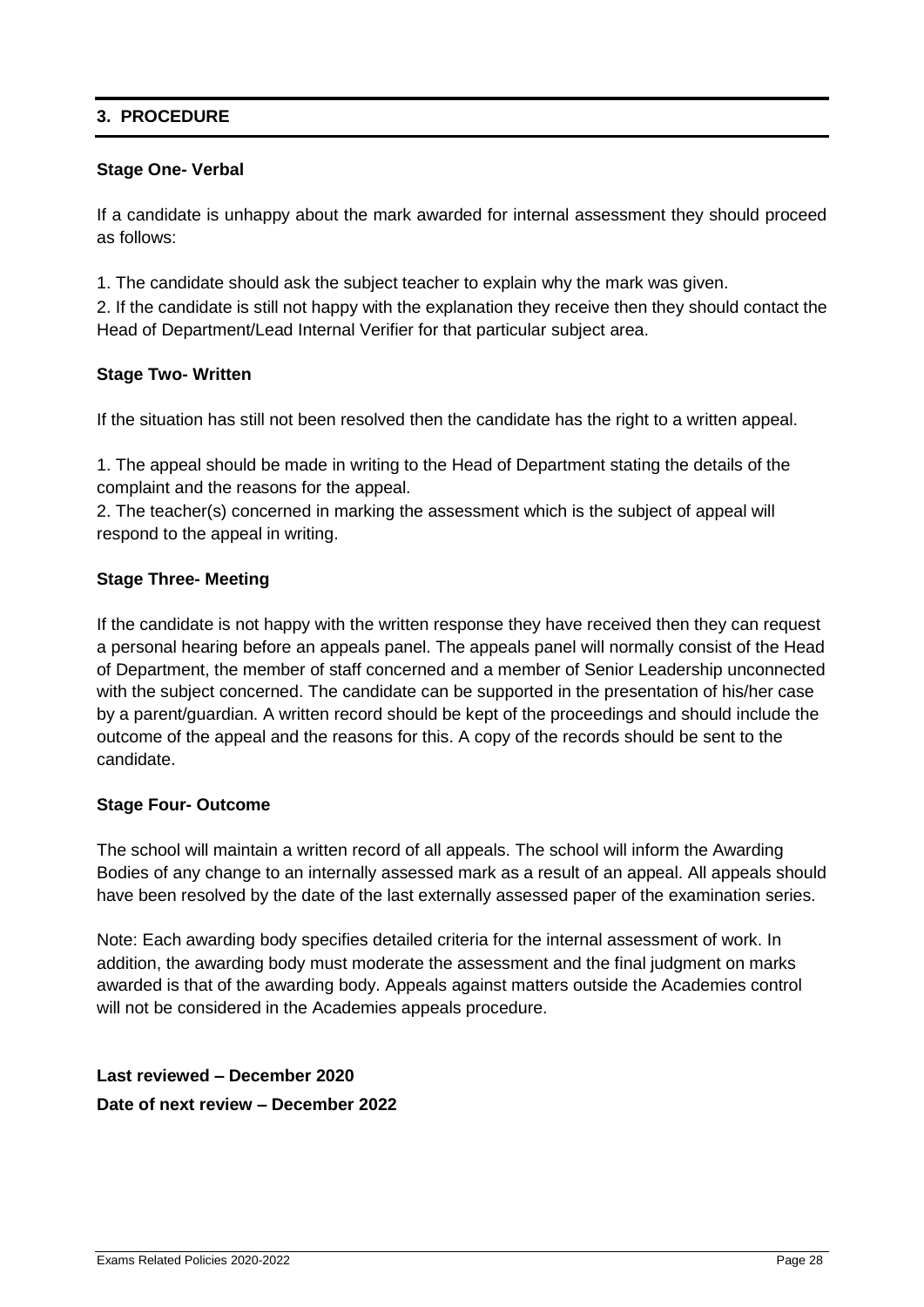

## **BTEC Assessment Appeal Form**

**Programme: ………………………………………**

### **Stage 1: Assessor's comments**

Assessment details

| Student's reason for appeal |      |
|-----------------------------|------|
|                             | Date |
| <b>Assessor's decision</b>  |      |
|                             |      |
|                             |      |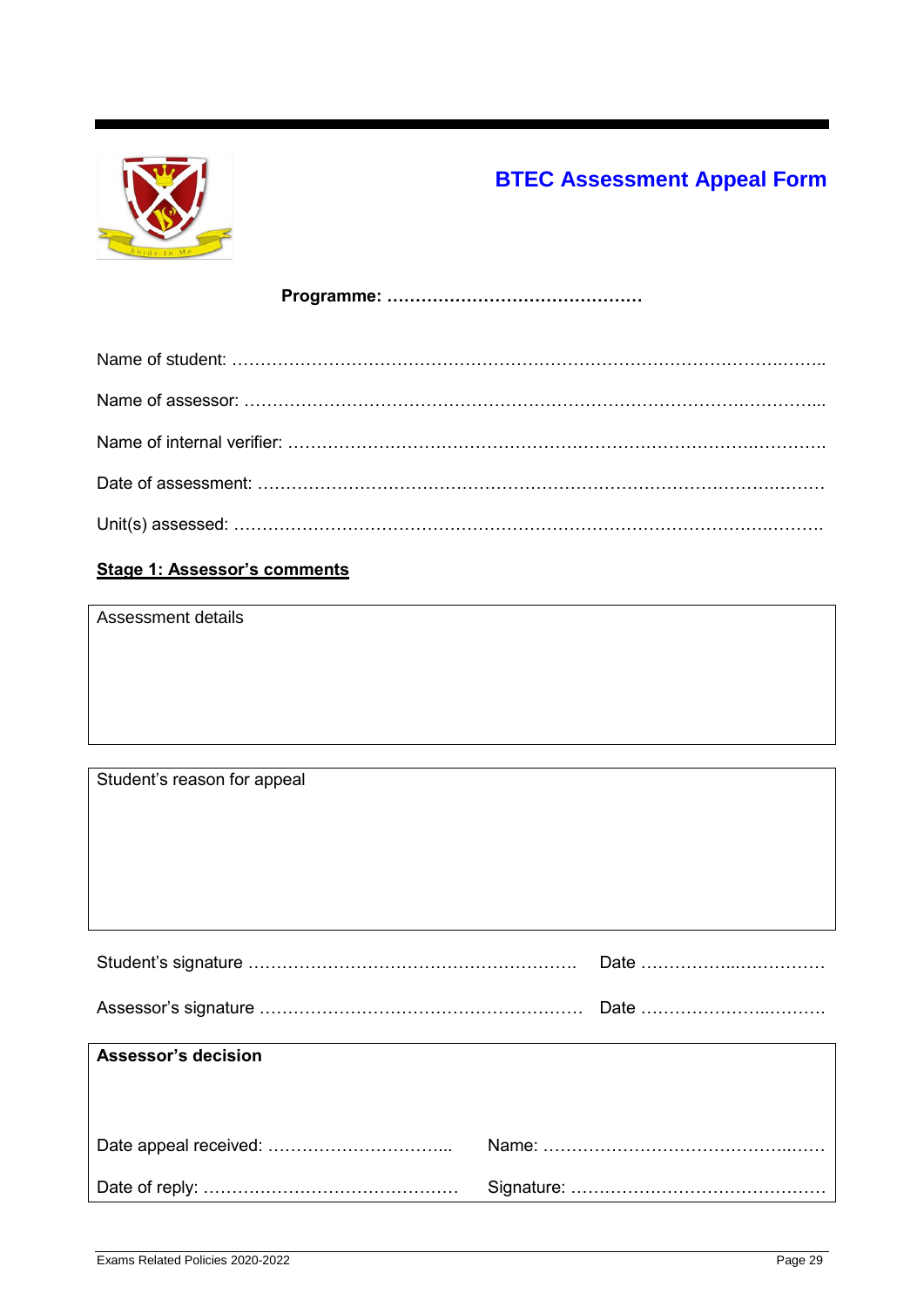### **Stage 2:**

| <b>Internal Verifier's comments</b> |       |
|-------------------------------------|-------|
|                                     | Name: |
|                                     |       |

### **Stage 3:**

| <b>Appeal Panel's comments</b> |       |
|--------------------------------|-------|
|                                | Name: |
|                                |       |

### **Entered into Appeal Record Log? ( )**